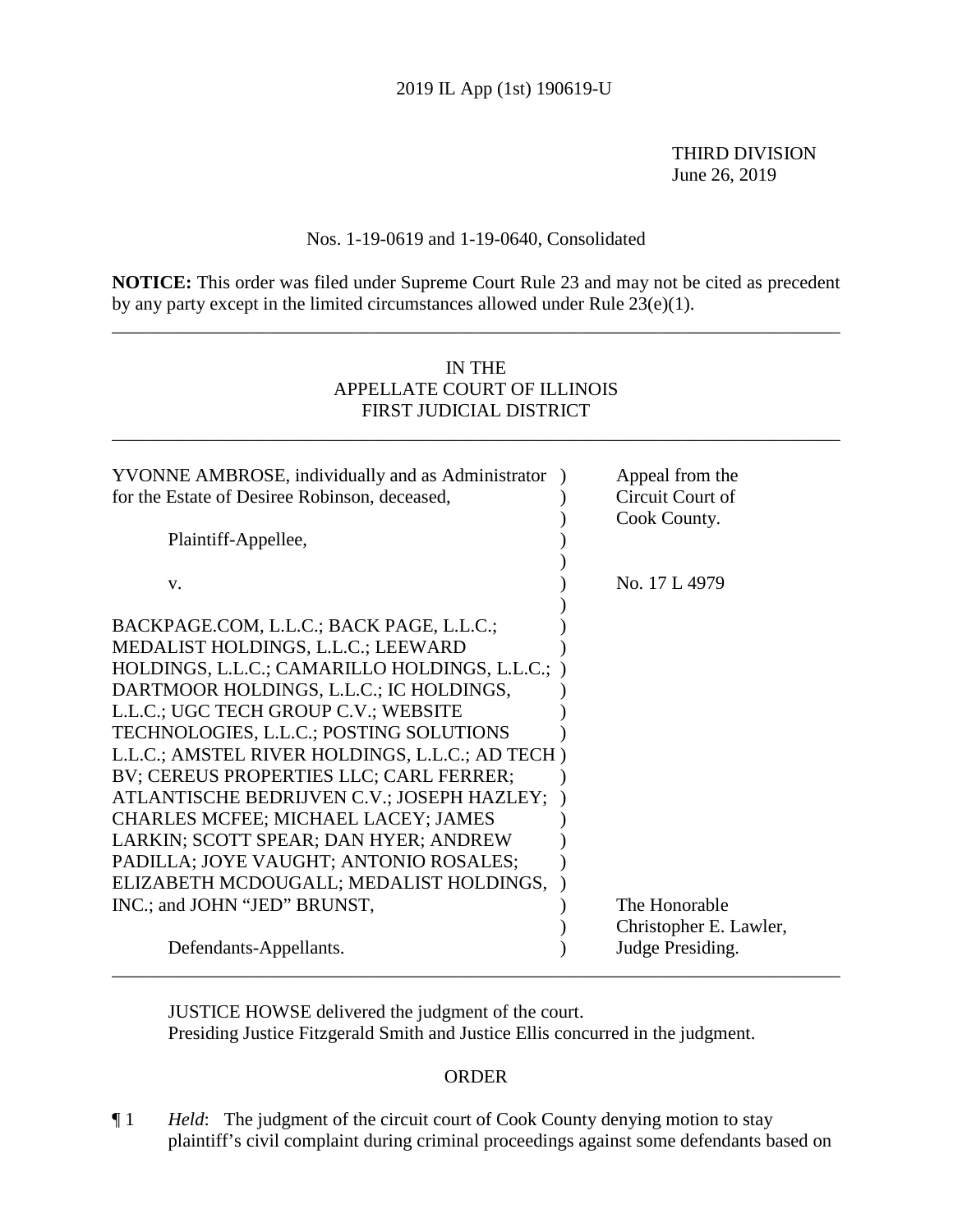the same subject matter as alleged in the complaint is affirmed in part and reversed in part; the trial court did not abuse its discretion in denying defendants' requests to stay proceedings in their entirety and permitting discovery to continue against unindicted individual and corporate defendants; discovery against corporate defendants may only proceed as to matters that can be responded to with a nontestimonial and nonincriminating answer as to the person responding; and the trial court abused its discretion in denying individual indicted defendants' requests for a stay, accordingly that portion of the trial court's order is reversed.

¶ 2 Desiree Robinson was killed by Anthony Rosales when she was 16-years old after Rosales met Robinson through an online classified ad on the shuttered website backpage.com (hereinafter, "the website"). Plaintiff, Yvonne Ambrose, is Robinson's mother and the administrator of her estate. Plaintiff filed a complaint and ultimately a fifth amended complaint against the individuals and corporate entities responsible for the operation of the website. Some of those individuals are the subject of criminal prosecutions in multiple states and they, along with the entities they represent, sought to stay this case until those criminal prosecutions are resolved. The issue of whether to stay this case was fully briefed by the affected parties and the trial court further ordered plaintiff to submit a statement of what discovery could proceed should the court issue the stay. Plaintiff complied with the trial court's order in the form of a sur-reply to the relevant defendants' filings in support of the stay. After all of the documents were filed, the trial court, without holding a hearing on the filings related to the stay or on plaintiff's statement of what discovery may proceed, issued an order denying the requests for a stay and issuing an order for discovery to proceed as stated in plaintiff's sur-reply.

#### ¶ 3 BACKGROUND

¶ 4 Plaintiff alleges the website was used for the sex trafficking of minors, including Robinson. Specifically, the complaint alleges in part that defendants (1) "knowingly developed a reputation for <u>www.backpage.com</u> as a website where sex traffickers and prostitutes advertise commercial sex to customers;" (2) "intentionally helped sex traffickers create and develop the

- 2 -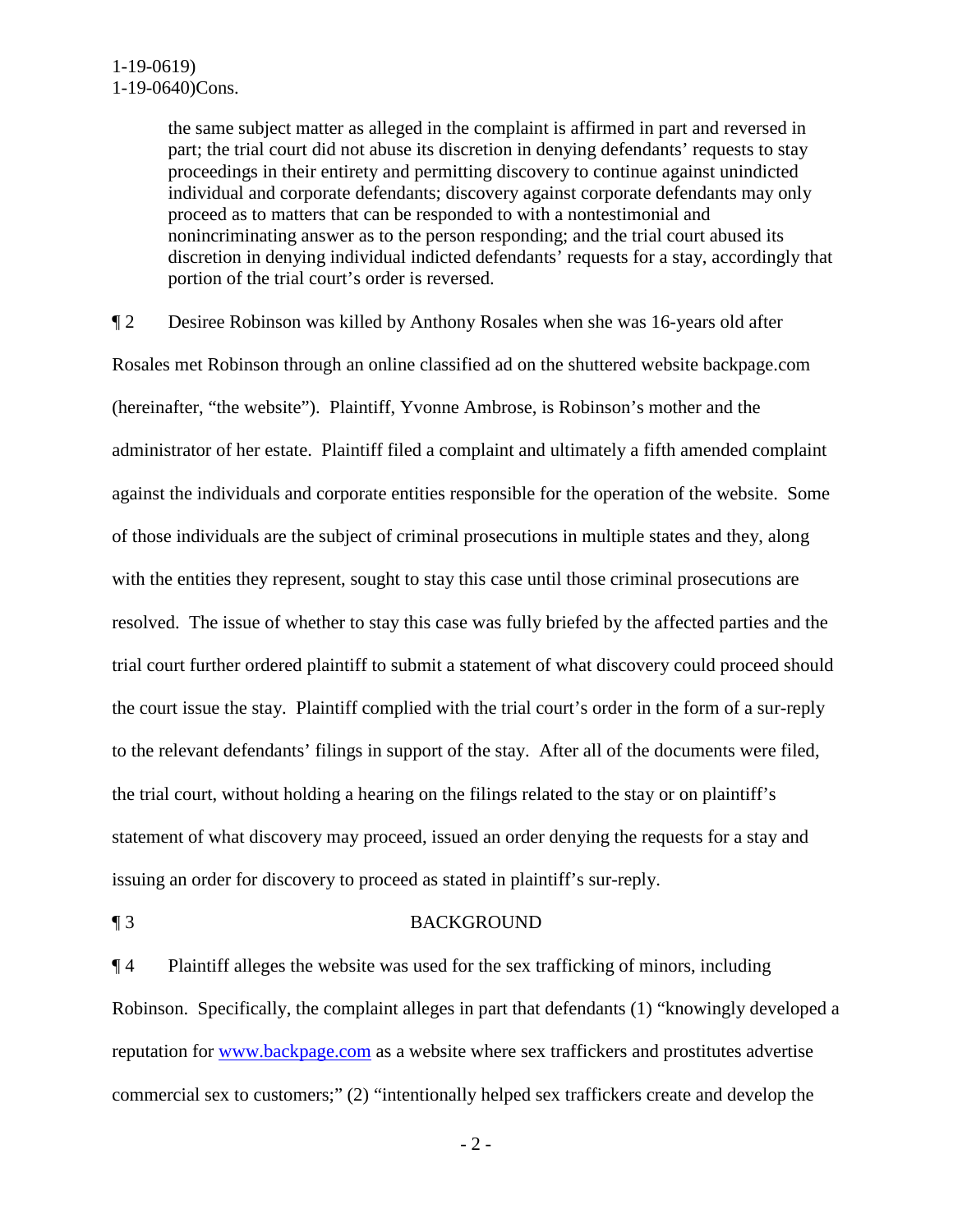content of their ads;" and (3) instructed staff responsible for "moderating" ads on the website to "edit the text of adult ads to conceal the true nature of the underlying transaction," which ads were then posted after "sexually suggestive text and images were removed." Plaintiff alleges Hazley and McFee trafficked Robinson for sex acts using the website and that "[a]s a result of being advertised for sex on [the website,] upon information and belief, [Robinson] was sexually abused and exploited by men, including [Rosales.]" Plaintiff alleges that after arranging to pay Hazley for a second meeting with Robinson, Rosales attempted to rape, and then killed, Robinson. The complaint alleges the Cook County State's Attorney charged Rosales with first degree murder and aggravated sexual abuse and that case is still pending; Hazley was indicted in federal court for sex trafficking of children by force, fraud, or coercion, transporting victims including Robinson to engage in prostitution, and conspiring with McFee to engage in sex trafficking; and McFee was indicted in federal court for sex trafficking of children by force, fraud, or coercion and conspiring with Hazley to engage in sex trafficking. The complaint alleged McFee pleaded guilty to conspiracy to engage in sex trafficking of a minor.

¶ 5 Plaintiff's complaint alleges the United States Attorney for the District of Arizona indicted the following individual defendants for facilitating prostitution and/or concealment, transactions, and international promotional money laundering; and/or conspiracy to commit these offenses:

Lacey;

Spear;

Larkin;

Hyer;

Padilla;

- 3 -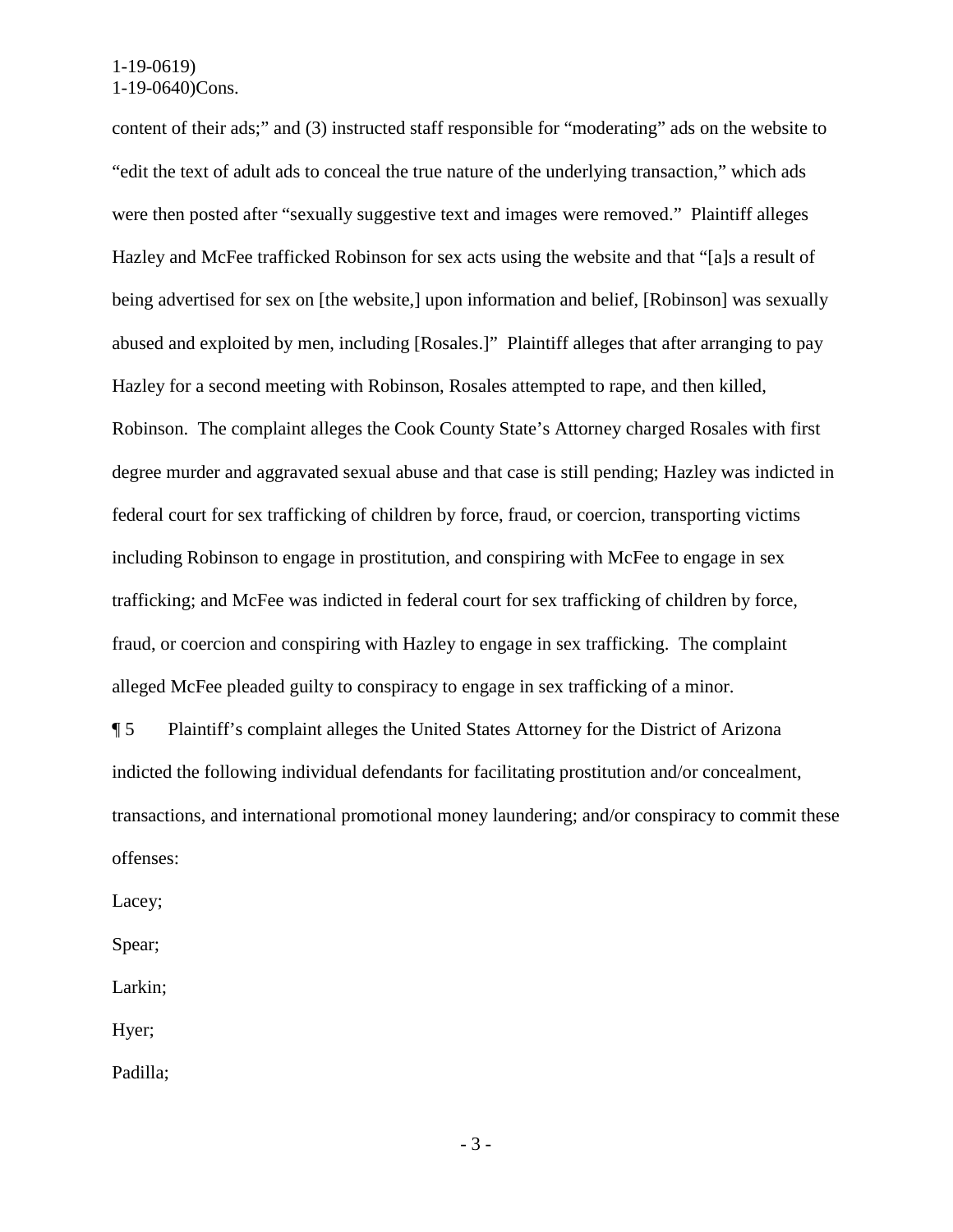Vaught;

Brunst.

Subsequently Ferrer pleaded guilty to conspiracy in federal district court in Arizona. As part of his plea agreement Ferrer agreed to shut down the website and to forfeit corporate assets including bank accounts, cryptocurrency, and other financial instruments. The complaint also alleges that Backpage.com, L.L.C. pleaded guilty to money laundering conspiracy and that Ferrer signed the guilty plea as Backpage.com, L.L.C.'s authorized representative.

¶ 6 Plaintiff filed a complaint in the circuit court of Cook County against several (1) business entities she alleged "owned, operated, designed and controlled the website;" (2) individuals she alleged owned the website or owned a portion of the website and, as an officer or employee, "operated, designed, and controlled the website;" and (3) acted as an agent of the entities owning and operating the website. (Plaintiff's complaint also contains counts directed against Rosales, Hazley, and McFee, who are not parties to this appeal.)

¶ 7 The individuals and entities named as defendants in the complaint can be divided into two groups: the "Backpage Defendants" and "the Medalist Defendants" (collectively, "defendants"). The Backpage Defendants include the following individual and corporate defendants:

Carl Ferrer;

Backpage.com, L.L.C.;

Dartmoor Holdings, L.L.C.;

IC Holdings, L.L.C.;

Ad Tech, BV;

Website Technologies, L.L.C.;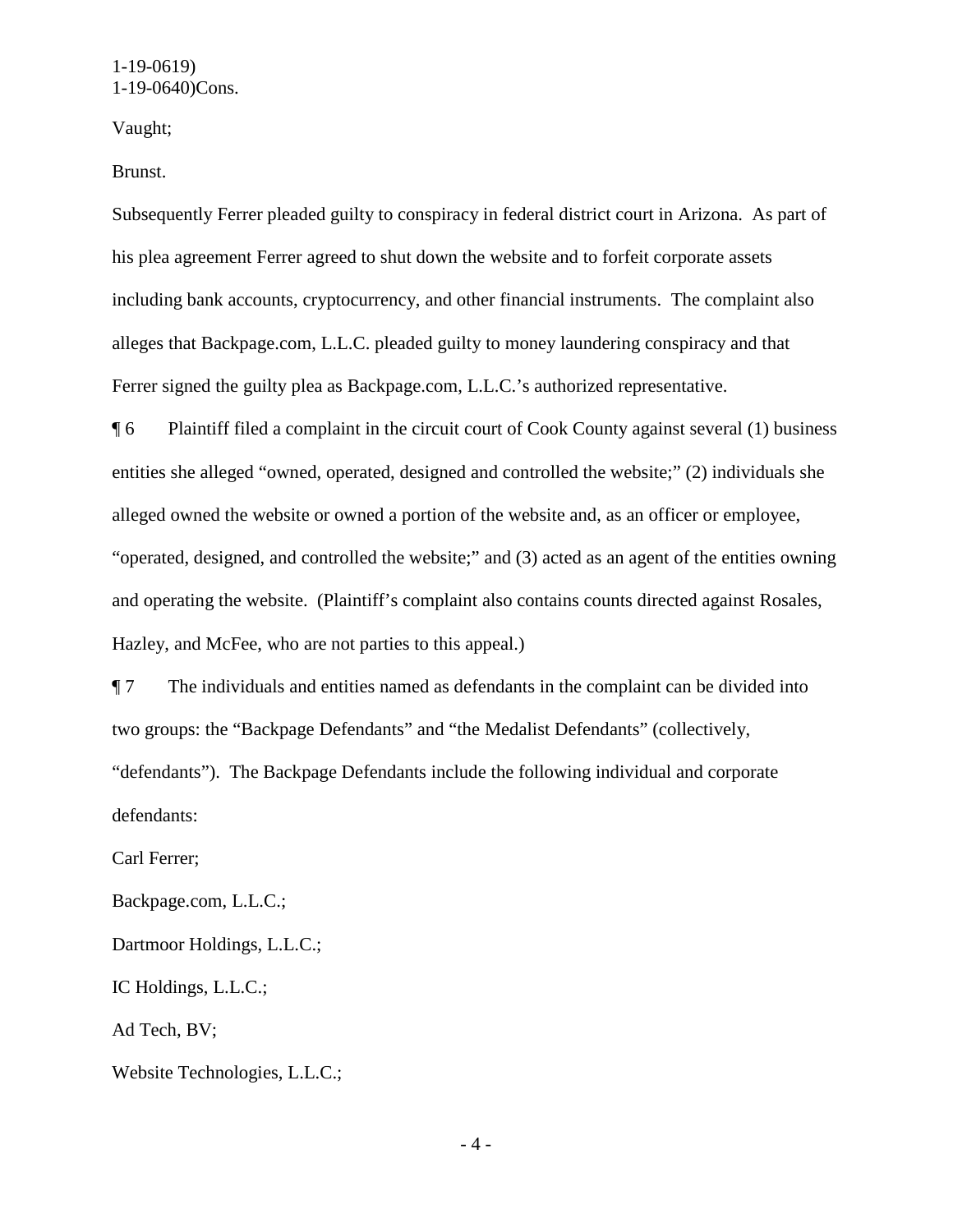Posting Solutions L.L.C.;

Amstel River Holdings, L.L.C.;

Atlantische Bedrijven C.V.;

UGC Tech Group C.V.

¶ 8 The Medalist Defendants include the following individual and corporate defendants: Michael Lacey; James Larkin; Scott Spear; John Brunst; Medalist Holdings, Inc.; Camarillo Holdings, LLC; Leeward Holdings, LLC;

Cereus Properties LLC.

¶ 9 The Backpage Defendants filed a motion to stay proceedings on plaintiff's complaint "(i) to protect Mr. Ferrer's constitutional rights against self-incrimination under the Fifth Amendment to the U.S. Constitution, and (ii) to avoid undue interference in the three ongoing federal and state criminal cases where Mr. Ferrer has agreed to serve as a cooperating witness in the federal prosecution of other defendants." The Backpage Defendants' motion to stay asserts Ferrer and Backpage.com, L.L.C. have pleaded guilty to criminal charges in federal court in Arizona and to state charges in California and Texas, none of those plea agreements have been accepted by any of the courts, and no sentences have been imposed. The motion states the federal plea expressly permits Ferrer to withdraw his guilty plea and permits the federal government to vacate his plea agreement if California or Texas reject Ferrer's plea in those state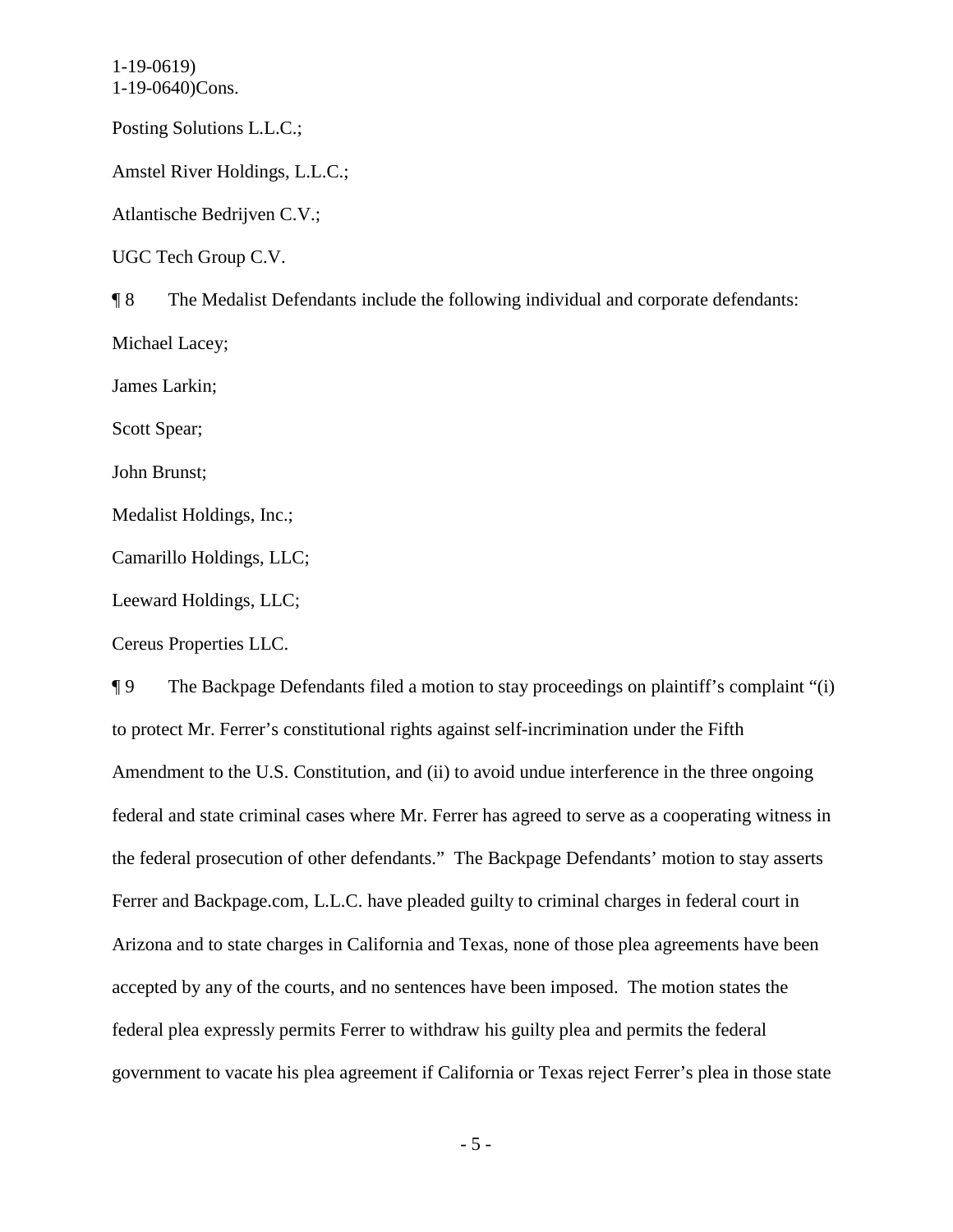matters. A withdrawal of the plea agreement would permit the federal government to fully prosecute Ferrer. The motion also notes that Ferrer's admissions to the factual basis for his guilty plea do not completely overlap with plaintiff's allegations in this case; and any responses to pleadings or discovery in this case deemed inconsistent with Ferrer's admissions in the guilty plea could subject him to criminal penalties. The motion argues that Ferrer's status as a cooperating witness for the government weighs in favor of staying proceedings in this case to "protect the interests of the United States and of Texas and California in these ongoing criminal cases." The motion also notes that in addition to testifying Ferrer has agreed to forfeit all property that constitutes proceeds of the offense and to enter into a stipulated restitution order of up to \$500 million.

¶ 10 The Backpage Defendants' motion to stay argues that because the plea agreements have not been accepted and the criminal cases are still pending, Ferrer and Backpage.com, L.L.C. "face very real prejudice in defending themselves in this case, and a stay would avoid putting [them] in the position of choosing whether to invoke their Fifth Amendment rights and risk losing the civil action or to answer discovery requests in the civil action and risk criminal prosecution." The motion argues Ferrer would necessarily need to invoke his Fifth Amendment rights in this case which "will, in turn, lead to a certain loss on summary judgment as (1) Ferrer has forfeited Backpage's documents to the government and cannot produce documentary evidence to support any possible defense and (2) Backpage's former owners (Defendants Michael Lacey and James Larkin) and other former Backpage employees (*e.g.*, Dan Hyer) are similarly under indictment, and will also invoke the Fifth Amendment." The motion also asserts that "[s]taying a case \*\*\* against [d]efendants that have already forfeited their assets to the United States offers little prejudice to [p]laintiff[]." The motion argues the claims in both cases

- 6 -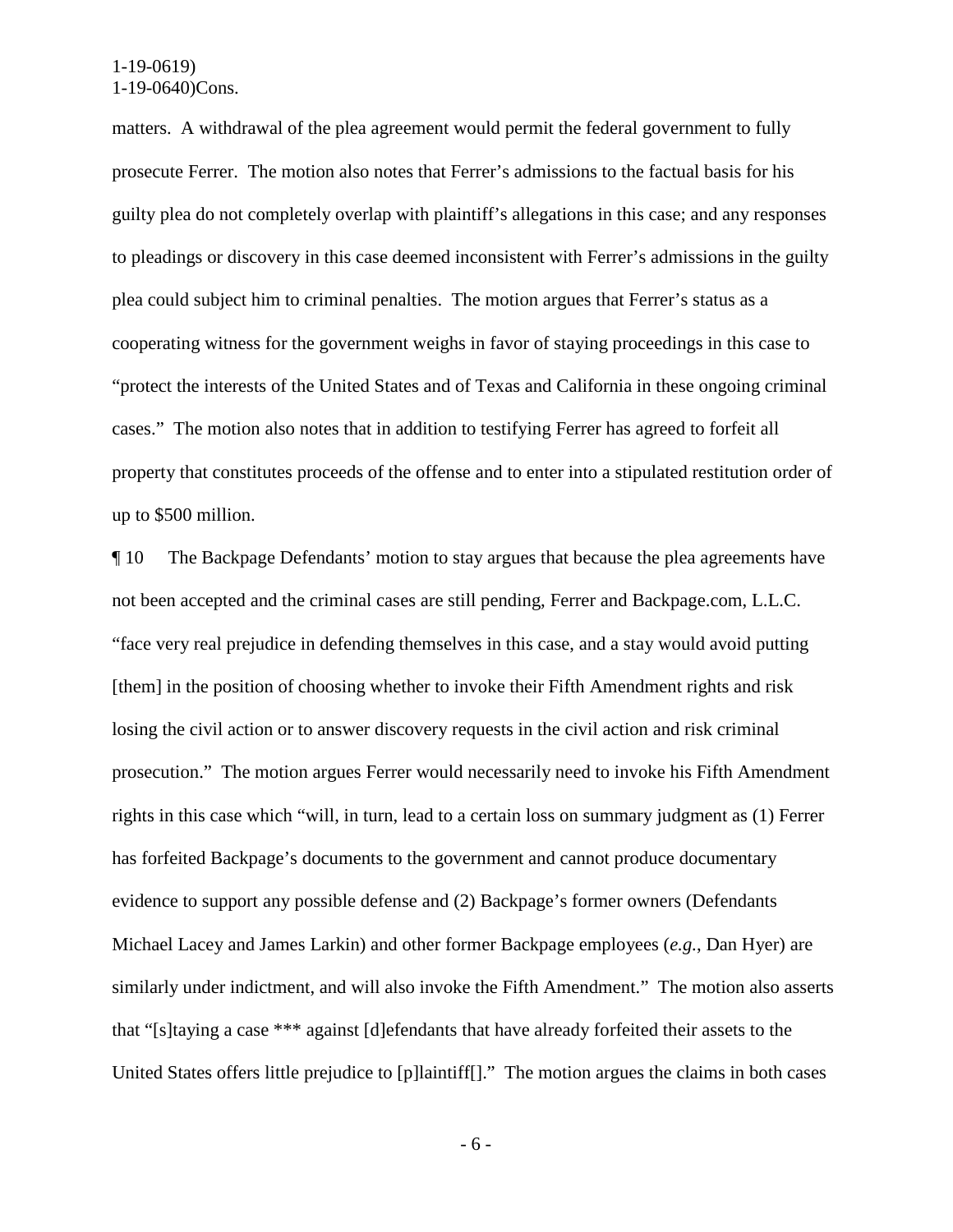"rely on claims alleging the editing of escort and adult ads to conceal the true nature of the services being offered in those ads'" thus Ferrer cannot answer or defend the claims in this case without risking self-incrimination in the criminal proceedings and cannot invoke his Fifth Amendment rights in this case without creating adverse inferences that undermine the defense of this case.

¶ 11 The Medalist Defendants filed a response in support of the Backpage Defendants' motion to stay this case stating they agreed that the trial court "should stay this case during the pendency of federal criminal proceedings in the United States District Court for the District of Arizona involving the Medalist Defendants and the Backpage Defendants." The Medalist Defendants' response stated the individual Medalist Defendants Lacey, Larkin, Brunst, and Spear had not entered guilty pleas and argued "[c]onsequently, the threat to their constitutional rights against self-incrimination is even greater than for the other defendants if this case were to proceed." The Medalist Defendants argued "[a]ny question of whether the Fifth Amendment remains an issue for the Backpage Defendants in light of their plea agreements has no relevance with respect to the individual Medalist Defendants." The response also asserted the indictment against Lacey "asserts the same themes and theories that [p]laintiff alleges in this case." The response argued that overlap between the two cases prevents the individual Medalist Defendants from "mounting a defense or answering questions in this case without undermining their constitutional rights against self-incrimination." The individual Medalist Defendants also argued that because of the overlap between the civil case and the criminal cases they cannot respond to or rebut the factual bases of the Backpage Defendants' plea agreements or any testimony the Backpage Defendants may give in this case without being forced to choose between forfeiting their Fifth Amendment rights and responding or preserving the right not to respond and risking adverse inferences

- 7 -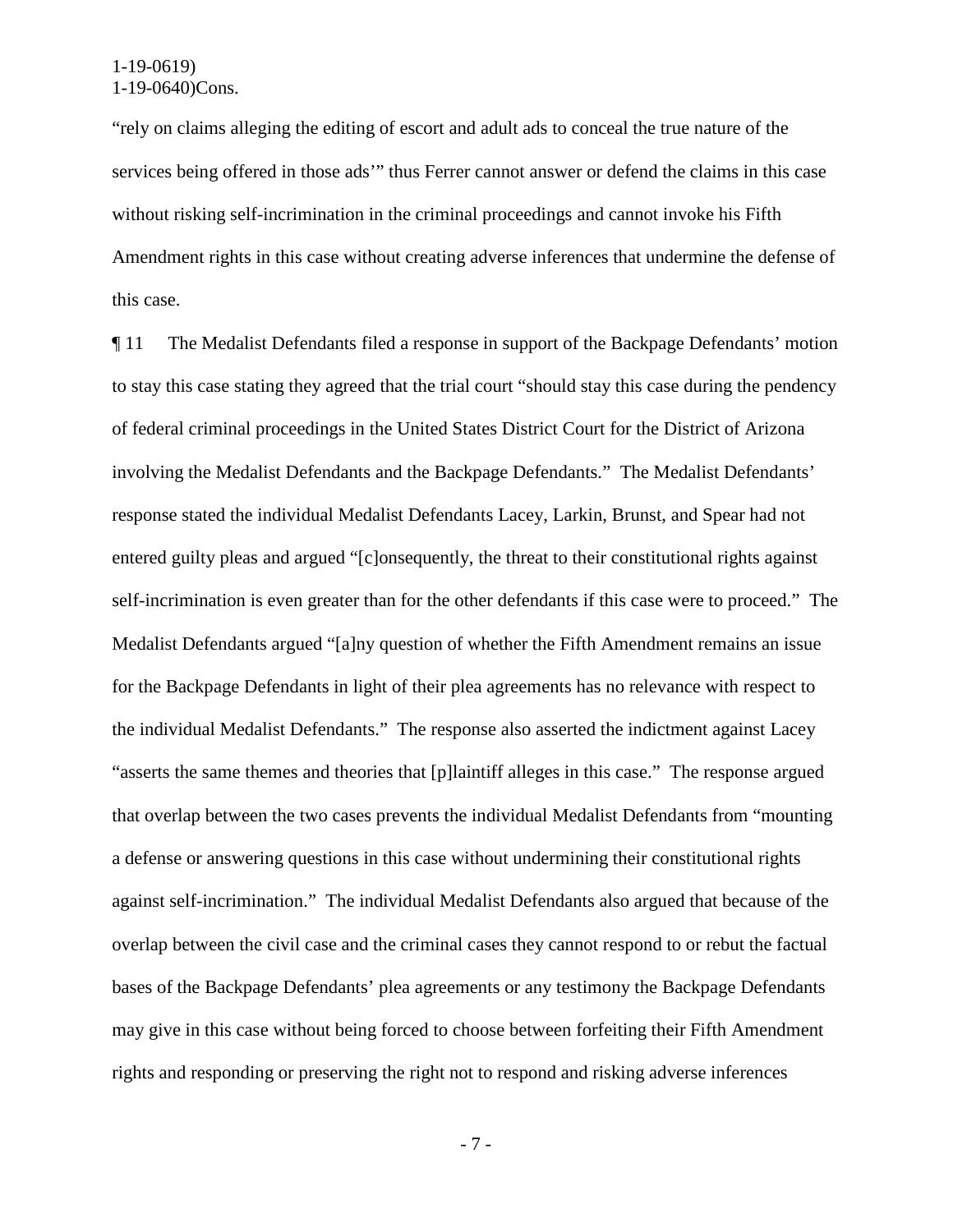against them for doing so. They further argued the fact that the criminal charges involve only similar acts or misconduct, rather than acts and/or misconduct specific to Robinson, does not detract from the need for a stay and note that Lacey and Larkin have had their assets seized by the government in connection with the criminal prosecution. The Medalist Defendants argued the trial court should stay all deadlines and discovery in this case as to all defendants "against whom claims are brought based on operation of the Backpage.com website."

¶ 12 Plaintiff filed a response to the motion to stay and to the response in support of the motion to stay arguing that the requests for a stay were "untimely and unnecessary." Plaintiff argued a stay is unnecessary because the defendants in the civil case (1) represent corporations who do not have fifth amendment rights, (2) are individuals who acted as officers of those corporations, (3) are individuals who have pleaded guilty to the issues that would arise in the civil case, (4) are individuals who have already pleaded their fifth amendment rights in related matters, and (5) are individuals who have yet to appear in the civil case. Plaintiff argued any request for a stay is "untimely" because "parties are not yet at issue" and a motion to dismiss the civil case still needs to be filed and briefed by which time any defendant whose fifth amendment rights may be implicated "may well have been sentenced or tried."

¶ 13 Plaintiff's response to the request for a stay acknowledges defendants' fifth amendment rights "may be differently affected" but argues the minimal prejudice to defendants "is not enough to warrant a stay in this case." Plaintiff argued Ferrer's guilty plea lessens the impact of civil proceedings on his fifth amendment rights and it is unlikely he will be required to respond to discovery before he is sentenced. Plaintiff also argued because "the government is not a party to the present civil action" there is "no danger that the government may use civil discovery to obtain evidence and information in criminal prosecution." As to Lacey, Larkin, and Spear,

- 8 -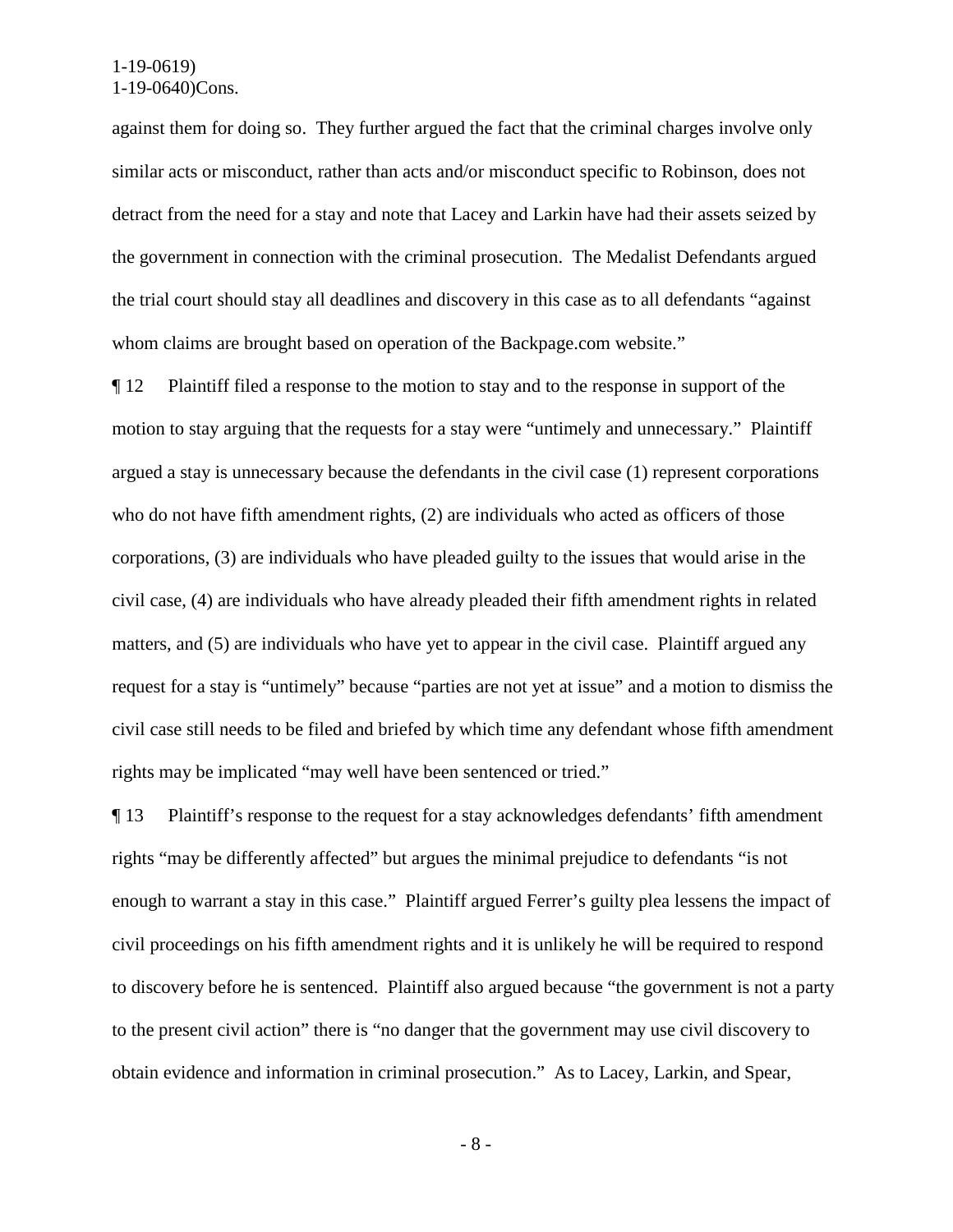plaintiff argued those defendants "are not at issue" because they intend to file a motion to dismiss the complaint and "as such the parties are far from those stages of discovery." Moreover, plaintiff argued the individual Medalist Defendants have previously asserted their fifth amendment rights in hearings before the United States Senate into the activities of the website and it is "disingenuous" to now argue that asserting their fifth amendment rights in this civil proceeding would be prejudicial. Plaintiff's response also argued the corporate defendants have no ability to claim a fifth amendment privilege and the officers of those corporations can plead fifth amendment privilege "as to what is within their personal knowledge, but not as to what is documentary and corporate in nature." Specifically, plaintiff argued discovery can proceed against Ferrer as a corporate officer without fear of prejudicing his fifth amendment rights. Further, plaintiff argued "[a]ny potential prejudice to \*\*\* Lacey, Larkin, and Spear would only apply as to those allegations and discovery that goes to their individual culpability in the action," but a majority of plaintiff's allegations "implicate the actions of the individual defendants as agents of the Backpage entities." Plaintiff asserted Lacey, Larkin, and Spear would be free to assert their fifth amendment rights as to discovery that goes to their individual actions but a stay would be inefficient because "the risk of potential prejudice is low and \*\*\* easily controlled."

¶ 14 Plaintiff also argued she will be prejudiced if a stay is granted because she "should not be required to receive slower justice" and, despite defendants' claims the prejudice to plaintiff is reduced because their assets have been seized, some property remains "within the indicted individuals' control, to be liquidated or hidden as time goes on, putting[p]laintiff at a disadvantage with each day that passes" and some defendants "have had no assets seized." Plaintiff also claimed (1) she "has no guarantee that she will be compensated by the federal case

- 9 -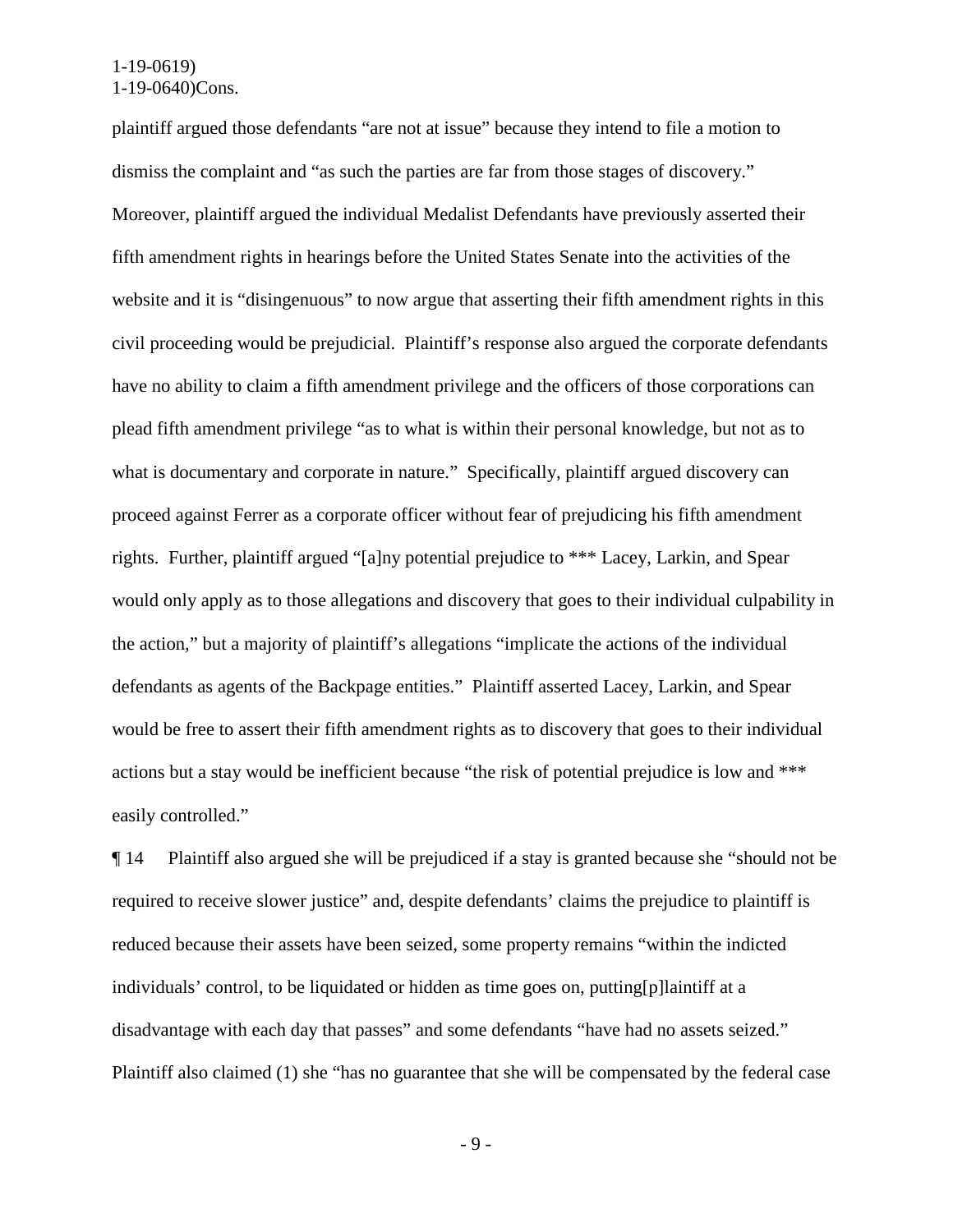or any future victim compensation fund;" (2) a stay will "lengthen the time in which [plaintiff and Robinson's family] must address the traumatic events which led to the filing of this matter;" and (3) she risks the loss of electronic and physical evidence because "evidence is being seized by federal authorities and Backpage.com itself has been shut down." Plaintiff argued a stay will inconvenience the trial court in the management of its docket in that defendants "have not made clear the endpoint or length of the stay requested" and a trial date has been set but "[t]here is no guarantee that the criminal proceedings \*\*\* would be resolved in time \*\*\* to prepare the parties for trial [in the civil case]." Plaintiff argued the interests of the public and nonparties favor denying the request for a stay because other potential plaintiffs against defendants have an interest in seeing this case resolved so that they can seek compensation before the ability to do so disappears and because the public has an interest in swift resolution of claims of this type involving the trafficking and death of a 16-year-old.

¶ 15 Alternatively, plaintiff's response asked the trial court to limit the stay so that "it should (1) come into effect only after the parties reach the discovery phase, (2) be limited to only that discovery that affects the 5th Amendment rights of Defendants, and (3) only apply as to those Defendants whose 5th Amendment rights are potentially implicated." Plaintiff stated a motion to dismiss the complaint is forthcoming thus the motion to stay the proceedings should be continued "until such time discovery requests or deposition questions implicate Defendants [*sic*] 5th Amendment rights." Plaintiff also argued a stay could "be narrowly tailored to include only those interrogatories, requests for production, and deposition questions that go to the individual conduct that cannot be attributed to corporate actions" and the stay should not apply to "discovery into the corporate entities or those actions taken by the Individual Defendants as officers or agents." Finally, plaintiff argued a stay should not be granted to Lacey, Larkin, and

- 10 -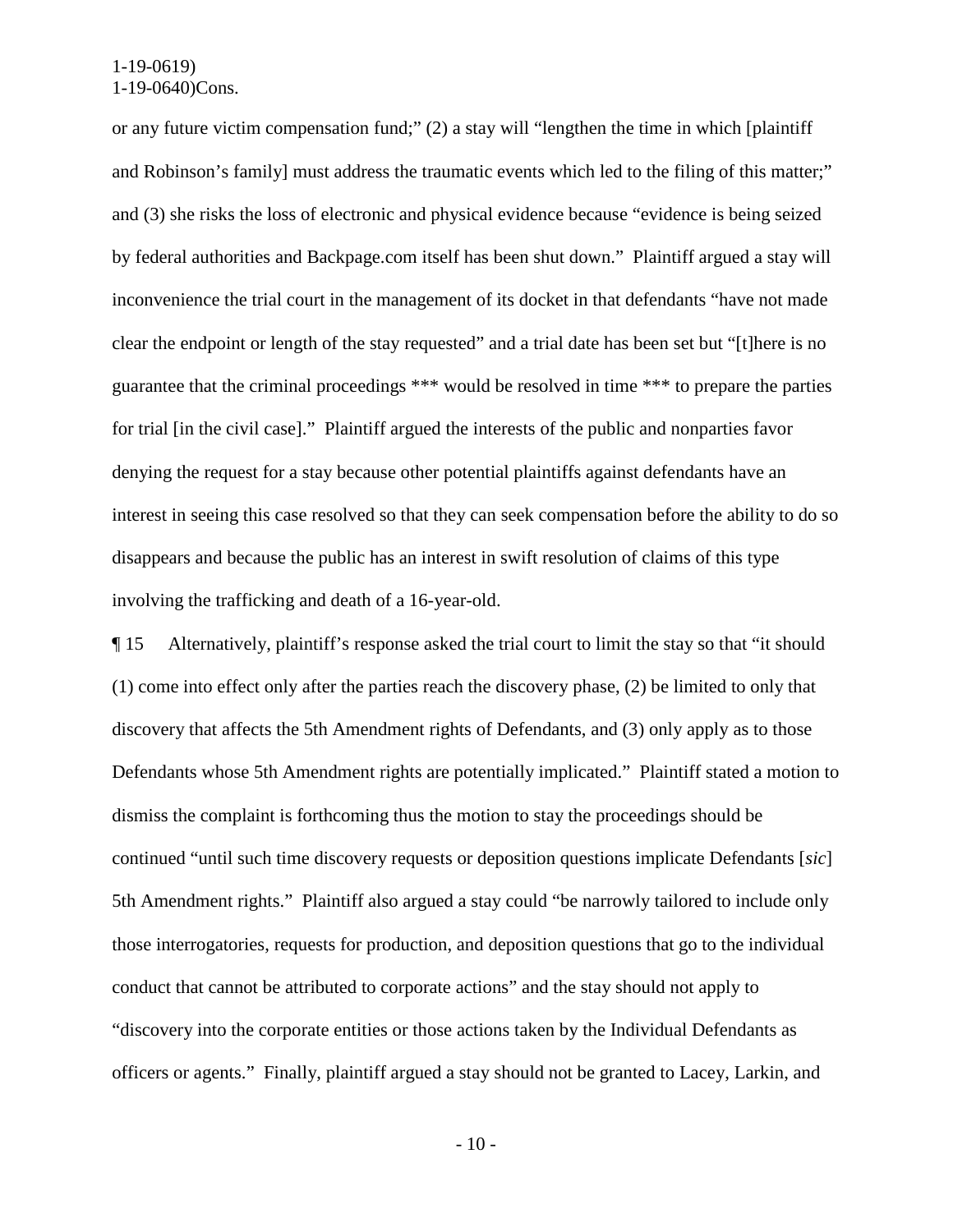Ferrer "as they have already invoked their 5th Amendment privilege in a related matter." Plaintiff argued a limited stay should only issue as to Spear.

¶ 16 The Medalist Defendants and Ferrer and the Backpage Defendants filed separate replies in support of a stay. Hyer filed a joinder and response in support of the requests for a stay. Padilla and Vaught filed a motion to join the motion for a stay.

¶ 17 The trial court entered an order granting defendants time to answer or otherwise plead after the motion to stay is ruled upon. In that order, the court granted plaintiff leave to file any supplementary material regarding what discovery can go forward if a stay were to enter. The court also granted Brunst, Padilla, and Vaught leave to join the motion for a stay and adopted and incorporated plaintiff's response as to Padilla and Vaught.

¶ 18 Plaintiff filed a sur-reply to defendants' motion to stay asserting the trial court "can and should limit the stay to the discovery and depositions that may implicate 5th Amendment rights; to those individuals whose 5th Amendment rights are potentially implicated, and limit it in time" as described in plaintiff's sur-reply. The sur-reply included a discovery plan and attached examples of discovery that plaintiff believed could go forward with the restrictions she described. The discovery plan laid out in plaintiff's sur-reply is reproduced in its entirety below: "The following Discovery to go forward at this time:

- (1) Requests for Production and Interrogatories for the Defendant Corporations. See Sample, attached hereto as Ex. A.
- (2) Requests for Production and Interrogatories for the Defendants who have been served and have not appeared.
- (3) Requests for Production and Interrogatories for Elizabeth McDougall.

- 11 -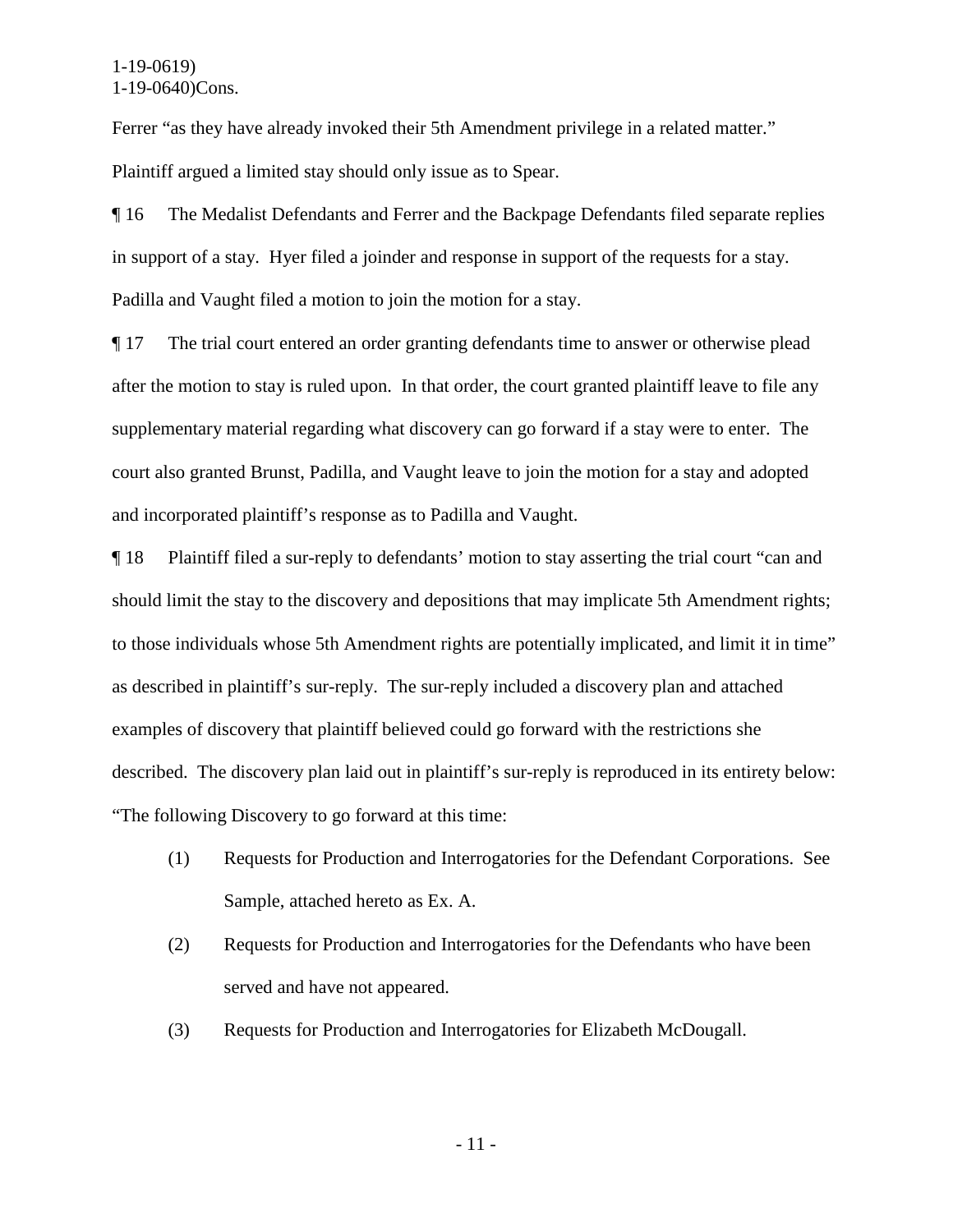- (4) Requests for Production to Defendants Ferrer, Hyer, Lacey, Larkin, Spear, Padilla, Vaught and Brunst as to corporate books and papers.
- (5) Requests for Production to Defendants Ferrer, Hyer, Lacey, Larkin, Spear, Padilla, Vaught and Brunst wherein the Defendants can plead the 5th with leave to amend automatically after sentencing and criminal trial dates have occurred.
- (6) Interrogatories to Defendants Ferrer, Hyer, Lacey, Larkin, Spear, Padilla, Vaught and Brunst, wherein the Defendants can plead the 5th with leave to amend automatically after sentencing and criminal trial dates have occurred.
- (7) Depositions of corporate representatives, agents and employees not named as Defendants in this civil matter or criminally indicted in relation to Backpage.com.
- (8) Depositions of fact witnesses and Ill. S. Ct. R. 213(f)(1) witnesses not named as Defendants in this civil matter or criminally indicted in relation to Backpage.com.
- (9) Depositions of Defendants McDougall, Hazley, McFee, and Rosales.
- (10) Depositions of any and all Ill. S. Ct. R. 213(f)(2) witnesses and  $206(a)(1)$ witnesses not named as Defendants in this civil matter or criminally indicted in relation to Backpage.com.
- (11) Written and oral discovery issued to Plaintiffs and her identified witnesses.

The following discovery to go forward after Defendant Ferrer and Hyer have been sentenced:

- (1) Deposition of Defendant Ferrer.
- (2) Deposition of Defendant Hyer.
- (3) Supplement to any Interrogatories wherein Defendants Hyer or Ferrer previously pled their 5th Amendment rights.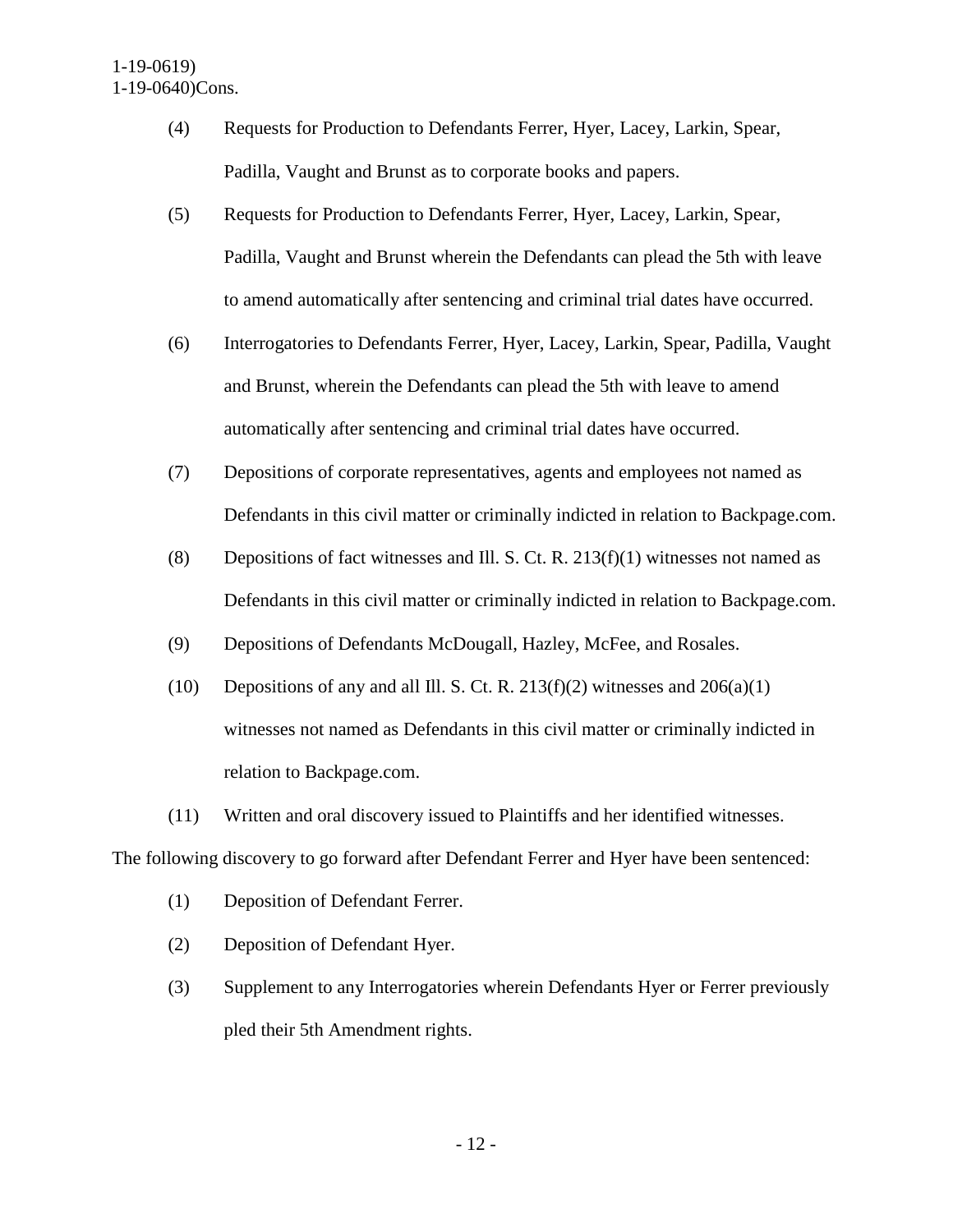(4) Supplement to any Requests for Production wherein Defendants Ferrer and Hyer previously pled their 5th Amendment rights.

The following discovery to go forward after the January 20, 2020 Trial

- (1) Supplement to any Interrogatories wherein Defendants Lacey, Larkin, Spear, Padilla, Vaught and Brunst previously pled their 5th Amendment rights.
- (2) Supplement to any Requests for Production wherein Defendants Lacey, Larkin, Spear, Padilla, Vaught and Brunst previously pled their 5th Amendment rights.
- (3) Depositions of Defendants Lacey, Larkin, Spear, Padilla, Vaught and Brunst."

¶ 19 The trial court, without conducting a hearing on the parties' filings regarding a stay, issued a written order denying defendants' requests to stay proceedings. The court's order found plaintiff's proposed discovery schedule as described in her sur-reply "fair and reasonable" and adopted the schedule as described. The court's order separately listed a discovery schedule and ordered the parties to submit agreed-upon discovery dates. The discovery schedule in the trial court's written order stated as follows:

"(1) Defendants' motion to stay proceedings is DENIED.

(2) The Court adopts Plaintiffs' proposed discovery schedule as described in her Sur-Reply Regarding Discovery to Defendants' Motion to Stay Proceedings.

(3) The following discovery to continue as follows:

- (i) Requests for production and interrogatories for defendant-corporations.
- (ii) Requests for production and interrogatories for served Defendants who have not filed appearances.
- (iii) Requests for production and interrogatories for Elizabeth McDougall.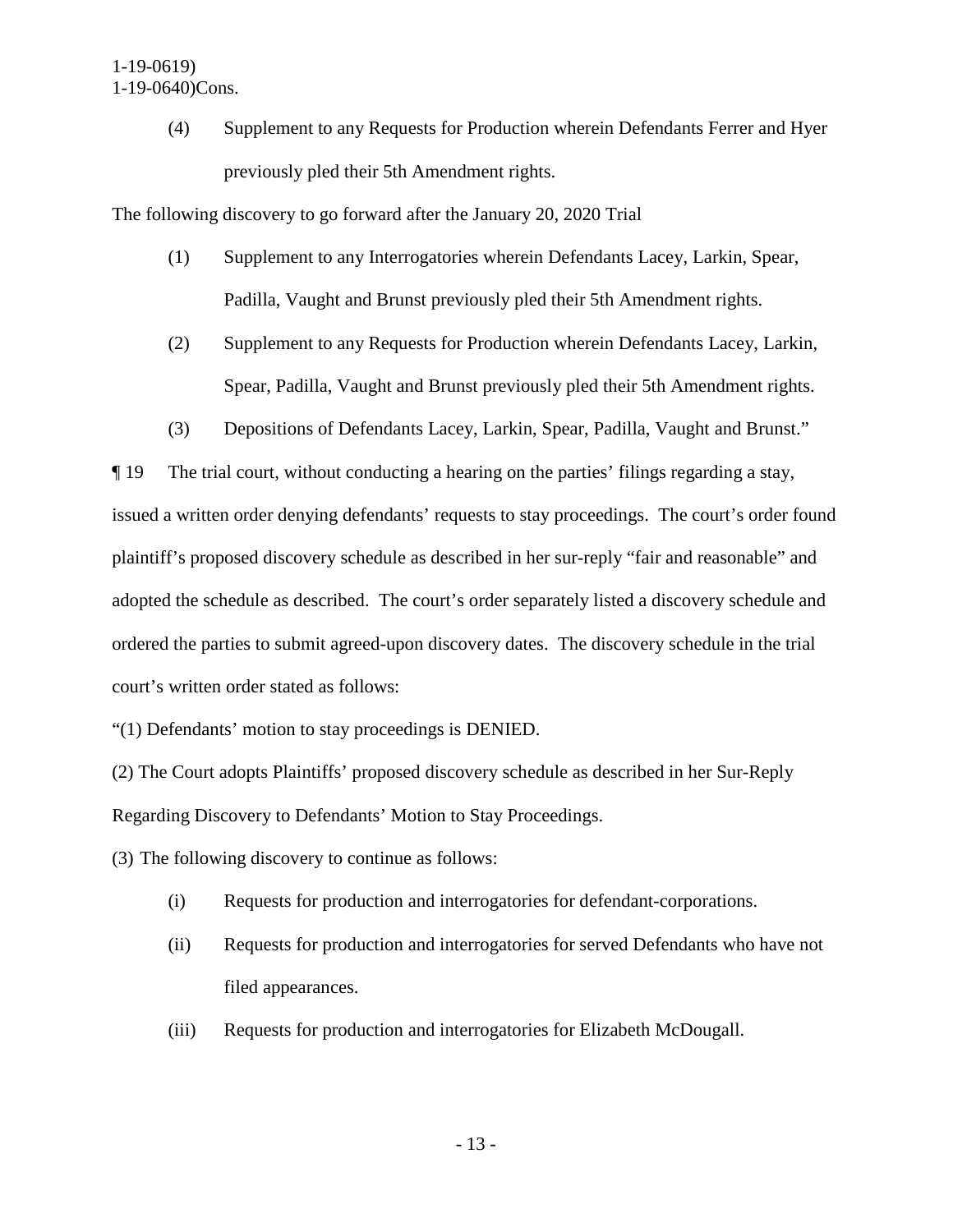- (iv) Requests for production to Defendants Carl Ferrer; Dan Hyer; Michael Lacey; James Larkin; Scott Spear; Andrew Padilla; Joye Vaught; and John "Jed" Brunst's books and papers.
- (v) Requests for production for Defendants Carl Ferrer; Dan Hyer; Michael Lacey; James Larkin; Scott Spear; Andrew Padilla; Joye Vaught; and John "Jed" Brunst. These defendants may invoke their Fifth Amendment rights in their production with leave to automatically amend after a court sets criminal trial and sentencing dates.
- (vi) Interrogatories to Defendants Carl Ferrer; Dan Hyer; Michael Lacey; James Larkin; Scott Spear; Andrew Padilla; Joye Vaught; and John "Jed" Brunst. These defendants may invoke their Fifth Amendment rights in their interrogatories with leave to automatically amend after a court sets criminal trial and sentencing dates.
- (vii) Depositions of corporate representatives, agents, and employees not named as Defendants in this civil matter or criminally indicted in relation to Backpage.com.
- (viii) Depositions of fact witnesses and Illinois Supreme Court Rule 213(f)(1) witnesses not named as Defendants in this civil matter or criminally indicted in relation to Backpage.com.
- (ix) Depositions of Defendants Elizabeth McDougall, Joseph Hazley, Charles McFee, and Antonio Rosales.
- (x) Depositions of any and all Illinois Supreme Court Rule 213(f)(2) witnesses and Rule 206(a)(l) witnesses not named Defendants in this civil matter or criminally indicted in relation to Backpage.com.
- (xi) Written and oral discovery issued to Plaintiff and her identified witnesses.

- 14 -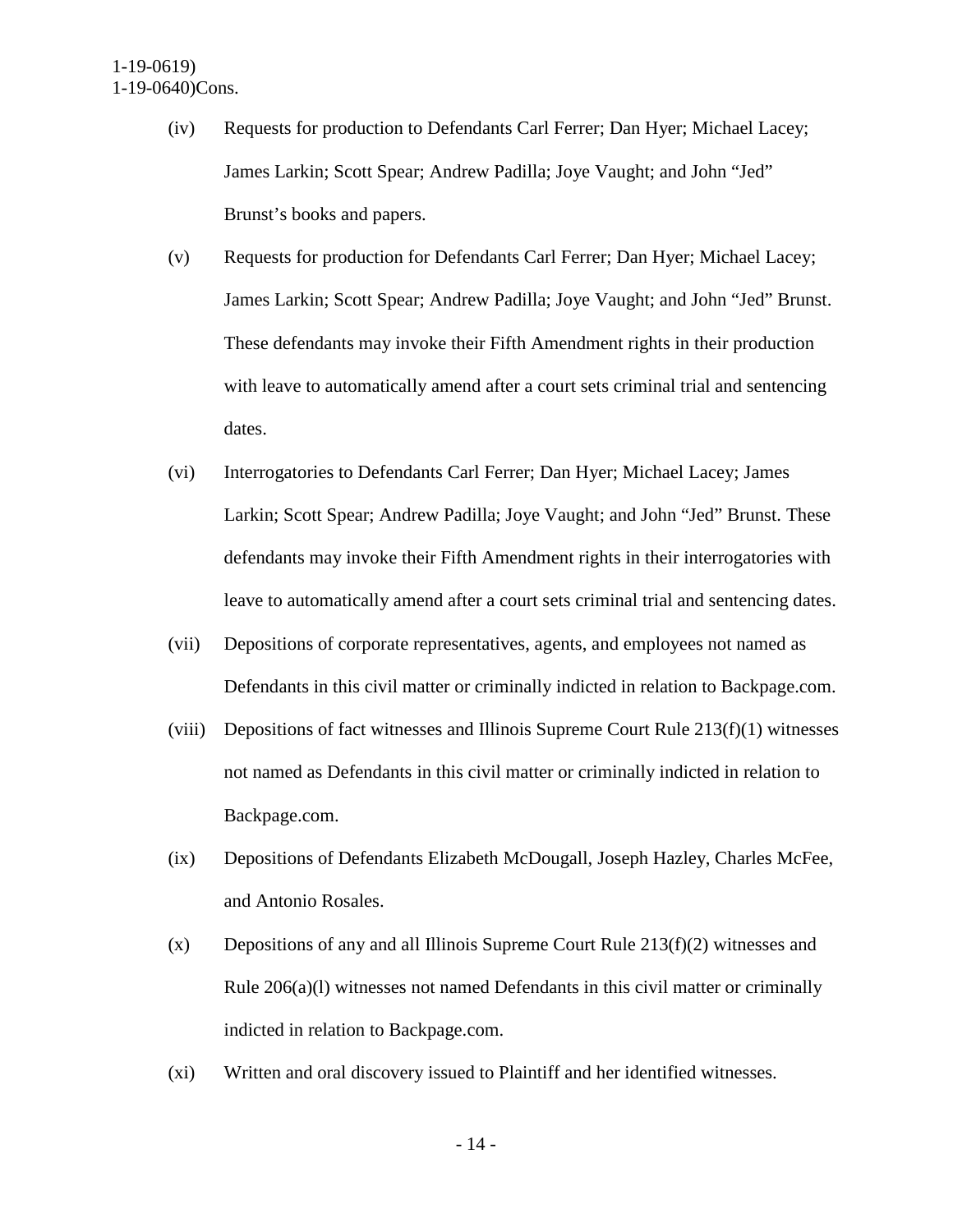(4) The following discovery to continue after Defendants Carl Ferrer and Dan Hyer are sentenced:

- (i) Deposition of Defendant Carl Ferrer.
- (ii) Deposition of Defendant Dan Hyer.
- (iii) Supplements to any interrogatories in which Defendants Carl Ferrer and Dan Hyer invoked their Fifth Amendment rights.
- (iv) Supplements to any requests for production in which Defendants Carl Ferrer and Dan Hyer invoked their Fifth Amendment rights.
- (5) The following discovery to continue after the trial set for January 20, 2020:
	- (i) Supplements to any interrogatories in which Defendants Michael Lacey; James Larkin; Scott Spear; Dan Hyer; Andrew Padilla; Joye Vaught; and John "Jed" Brunst invoked their Fifth Amendment rights.
	- (ii) Supplements to any requests for production in which Defendants Michael Lacey; James Larkin; Scott Spear; Dan Hyer; Andrew Padilla; Joye Vaught; and John 'Jed' Brunst invoked their Fifth Amendment rights.
	- (iii) Depositions of Defendants Michael Lacey; James Larkin; Scott Spear; Dan Hyer; Andrew Padilla; Joye Vaught; and John 'Jed' Brunst."
- ¶ 20 This appeal followed.
- ¶ 21 ANALYSIS

¶ 22 The first issue we must address is this court's jurisdiction over this interlocutory appeal from the trial court's order denying defendants' requests to stay proceedings. "Courts have treated the denial of a motion to stay as a denial of a request for a preliminary injunction." *Lundy v. Farmers Group, Inc.*, 322 Ill. App. 3d 214, 216 (2001). Illinois Supreme Court Rule

- 15 -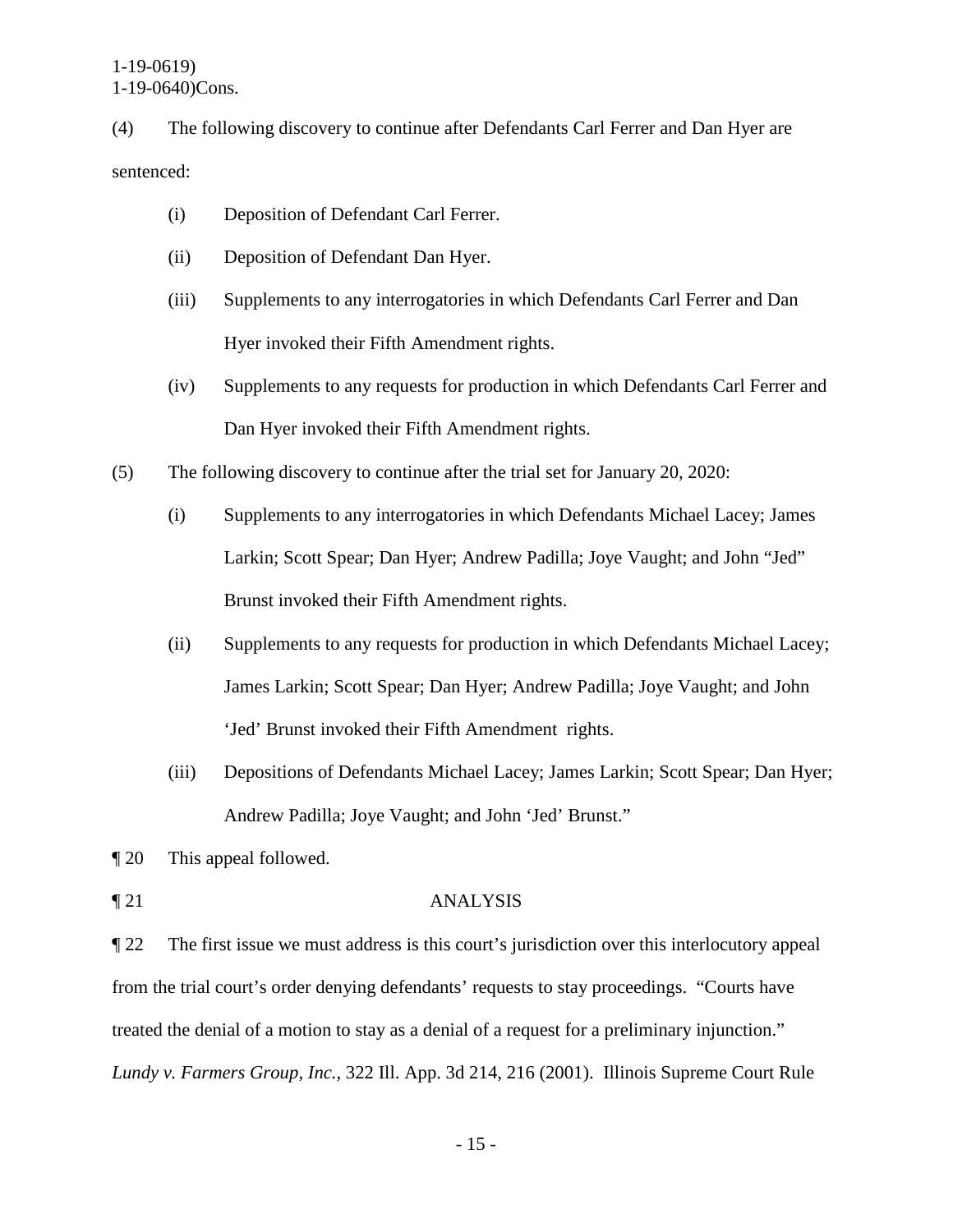307(a)(1) (eff. Nov. 1, 2017) "provides that an appeal may be taken from an interlocutory order granting, modifying, refusing, dissolving, or refusing to dissolve or modify an injunction." *Id.* In this appeal plaintiff argues the trial court's order denying the motion for a stay and ordering discovery to proceed pursuant to the restrictions stated in plaintiff's sur-reply is a discovery order that "can be considered noninjunctive because [it does] not form a part of the power traditionally reserved to equity courts. Instead, [it is] a part of the inherent power possessed by any court to compel witnesses to appear and give testimony and to control its docket." Plaintiff cites *Short Brothers Construction, Inc. v. Korte & Luitjohan Contractors, Inc.*, 356 Ill. App. 3d 958, 960 (2005), for the proposition that "[o]rders of the circuit court that regulate only the procedural details of the litigation before the court \*\*\* cannot be the subject of an interlocutory appeal. [Citation.] Examples of such order include \*\*\* discovery orders." *Short Brothers Construction, Inc.*, 356 Ill. App. 3d at 960. We reject plaintiff's argument. "This court has consistently held that a motion requesting a court to stay its own proceedings pending resolution of a related case is in effect a request for an injunction, and a decision either granting or denying such a motion is immediately appealable under Rule 307(a)(1)." *Disciplined Investment Advisors, Inc. v. Schweihs*, 272 Ill. App. 3d 681, 691 (1995). Accordingly, we find we have jurisdiction over defendants' appeal.

¶ 23 "When a criminal action is pending during the course of a civil action, a court can stay the civil action to protect a party's right against self-incrimination. [Citation.] However, the party moving for a stay 'must justify it by clear and convincing circumstances outweighing potential harm to the party against whom it is operative.' [Citation.]" *Davies ex rel. Harris v. Pasamba*, 2014 IL App (1st) 133551, 1 36. "Courts are willing to defer civil proceedings in such a manner *inter alia*: to protect a party from making admissions or furnishing other proof of a

- 16 -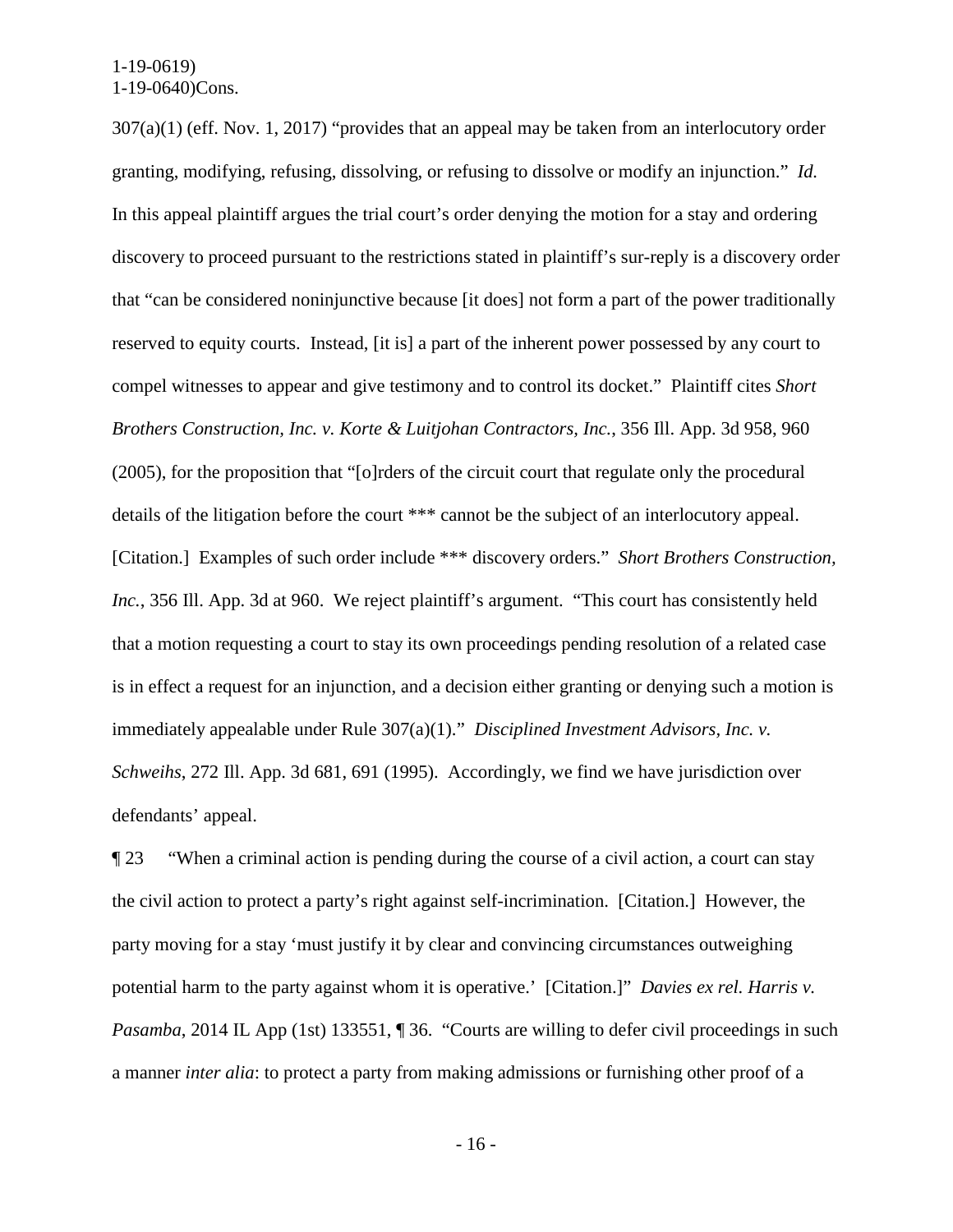crime; to protect the party from not being able to defend a civil suit regarding the same matter; to protect the party from abuse of discovery in the criminal matter; and to protect the party from otherwise prejudicing his criminal case." *People ex rel. Hartigan v. Kafka & Sons Building & Supply Co.*, 252 Ill. App. 3d 115, 119 (1993). This court reviews the trial court's decision whether to stay a civil suit to prevent undermining a litigant's right against compulsory selfincrimination for an abuse of discretion. *Pasamba*, 2014 IL App (1st) 133551, ¶ 37; see also *Securities and Exchange Comm'n v. Dresser Industries, Inc.*, 628 F.2d 1368, 1376 (D.C. Cir. 1980) ("The noncriminal proceeding, if not deferred, might undermine the party's Fifth Amendment privilege against self-incrimination [1] \*\*\* expose the basis of the defense to the prosecution in advance of criminal trial, or otherwise prejudice the case."). "An abuse of discretion occurs when 'the ruling is arbitrary, fanciful, or unreasonable, or when no reasonable person would take the same view.' [Citation.]" *Pasamba*, 2014 IL App (1st) 133551, ¶ 37. ¶ 24 On appeal, defendants argue the trial court erred in denying the stay in this case because all of the factors used to evaluate the propriety of a stay when a civil lawsuit and criminal prosecution overlap favor granting the stay and because the trial court failed to apply the proper criteria or to explain its decision.

> "[A] court will consider certain factors before a defendant has testified or provided evidence of his wrongful conduct in determining whether a stay should be granted when a civil proceeding is pending and there is a criminal investigation pending or likely to occur. [Citation.] Those factors include: (1) the plaintiff's interest in an expeditious resolution of the civil case and any prejudice to the plaintiff in not proceeding; (2) the interests of and burdens on the defendant, including the extent to which defendant's fifth amendment rights are implicated;

> > - 17 -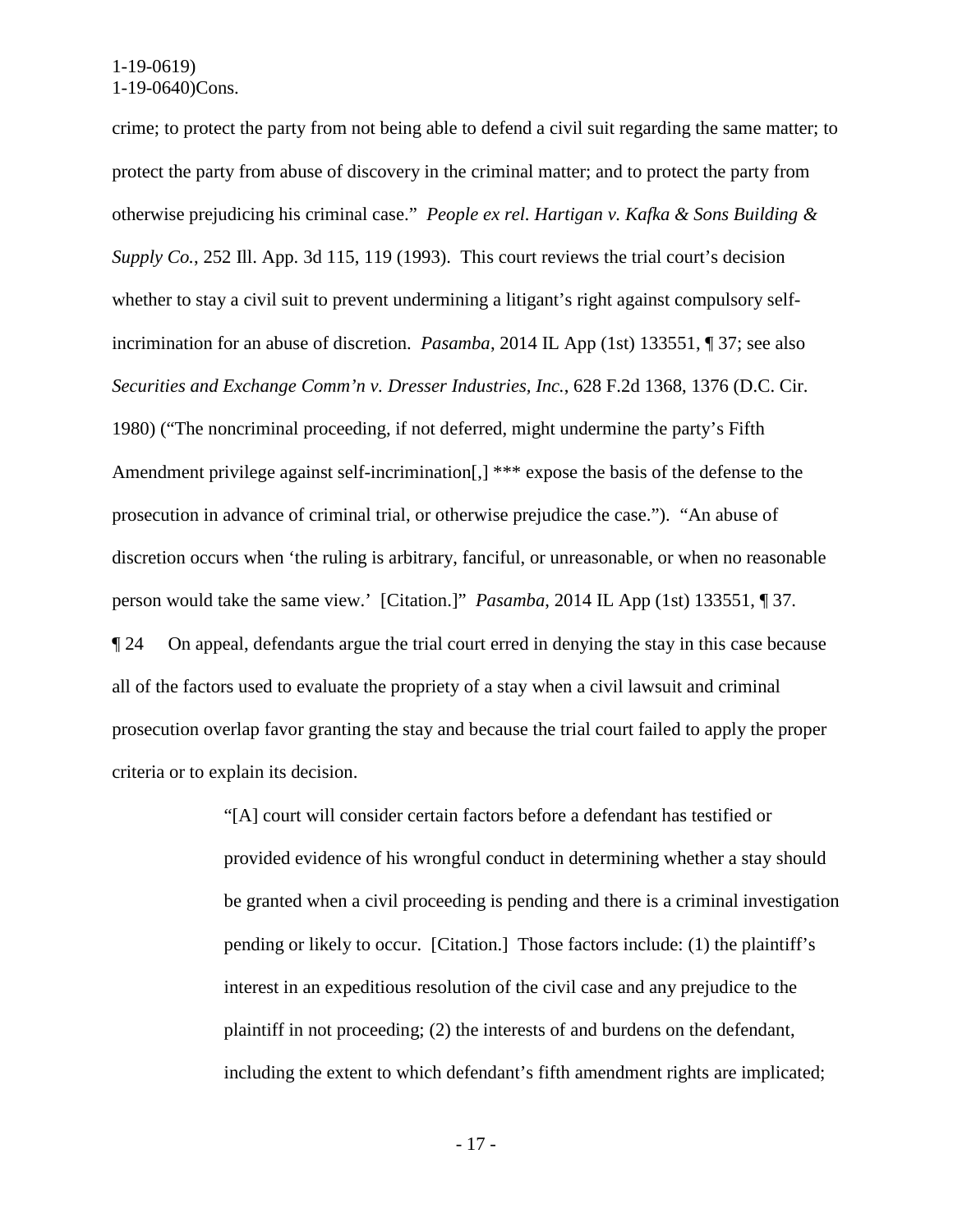(3) the convenience to the court in managing its docket and efficiently using judicial resources; (4) the interests of persons who are not parties to the civil proceeding; and (5) the interests of the public in the pending civil and criminal actions. [Citations.]" *Pasamba*, 2014 IL App (1st) 133551, ¶ 52 (citing *Jacksonville Savings Bank v. Kovack*, 326 Ill. App. 3d 1131, 1136 (2002)).

Courts also consider the posture of the criminal proceeding and whether both actions were brought by the government. *CHB Uptown Properties, LLC v. Financial Place Apartments, LLC*, 378 Ill. App. 3d 105, 108-09 (2007). In this case defendants argue the most significant factor to consider is the procedural posture of the criminal proceedings. See *CMB Exp., LLC v. Atteberry*, No. 4:13CV04051SLDJEH, 2014 WL 4099721, at \*3 (C.D. Ill. Aug. 20, 2014) ("The procedural posture of the criminal proceedings is the most significant factor because it influences almost all of the others; like a bowling ball on a trampoline, everything else rolls its way.").

¶ 25 According to defendants the status of the criminal proceedings indisputably weighs in their favor because the individual defendants have been criminally indicted. Defendants also argue the civil and criminal cases overlap. Defendants specifically argue the civil and criminal cases are both "based on the ownership, design, and control of the [website], its moderating or editing practices, and the intent underlying them." Defendants argue these facts demonstrate the overlap between the civil and criminal cases which is also a factor federal courts have considered in determining whether to stay civil proceedings when there is a related criminal prosecution. See *Atteberry*, 2014 WL 4099721, \*3. As to the extent to which defendant's fifth amendment rights are implicated defendants argue that given the overlap between the civil and criminal cases, "[r]esponding to claims and allegations in this case would jeopardize the right against selfincrimination in several ways." Turning to the remaining factors, defendants argue the prejudice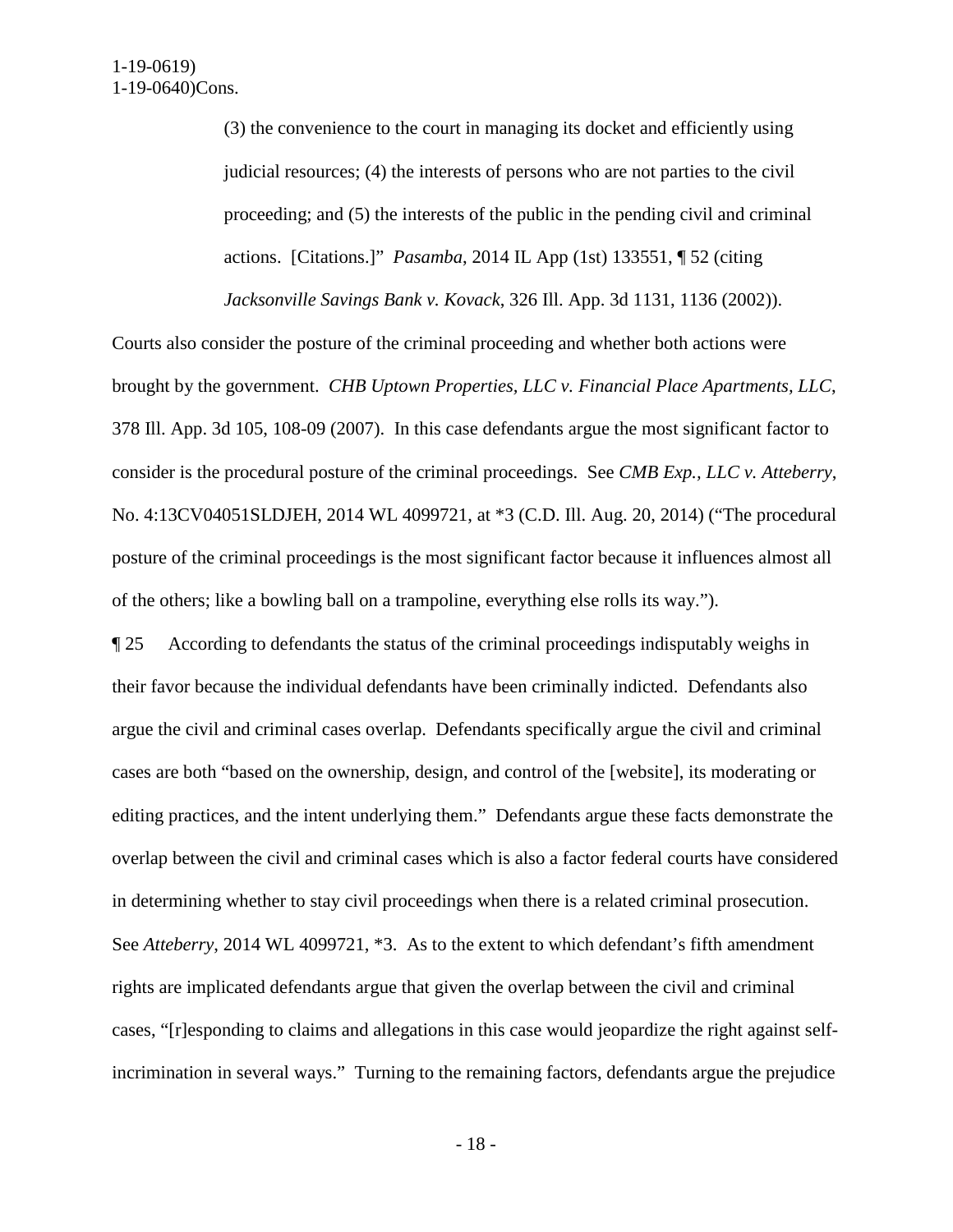to plaintiff from a delay in these proceedings does not outweigh the prejudice to defendants' fifth amendment rights given that (1) the trial court set a briefing schedule on a motion to dismiss the complaint at the same time it denied the stay, (2) defendants' trial and/or sentencing date has been set, and (3) plaintiff is only seeking damages and defendants' assets have been seized by the government. Defendants argue the public interest lies in protecting fifth amendment rights which is at best equal to the public's interest in the swift resolution of this case. They also argue the trial court's interests would be served by a stay because the "motion practice \*\*\* over the scope of the [fifth amendment] privilege, and whether and when it is properly raised, could be avoided."

¶ 26 Plaintiff responds the requests to stay proceedings were premature; "not all defendants joined the motion or the appeal, and that weighs in favor of the court's discretionary decision not to indiscriminately stay all discovery;" and those individual defendants who invoked their fifth amendment privilege before the United States Senate cannot invoke the right in this case. Plaintiff further argues her interests lie in stopping others from engaging in similar conduct as defendants and to serve as "a bellwether for others in her position who will hear about and join similar litigation." Plaintiff argues defendants' past conduct give her cause for concern that defendants' assets and information in defendants' possession may become unavailable. As for prejudice to defendants, plaintiff argues the trial court's discovery order affords them adequate protection and represents the trial court's management of its docket. Finally, plaintiff argues the public has an interest in having these claims resolved expeditiously.

¶ 27 Defendants reply the trial court's discovery order jeopardizes their fifth amendment rights in that the order places the individual defendants in the position of being forced to choose between waiving their fifth amendment rights in this case—jeopardizing them in the criminal

- 19 -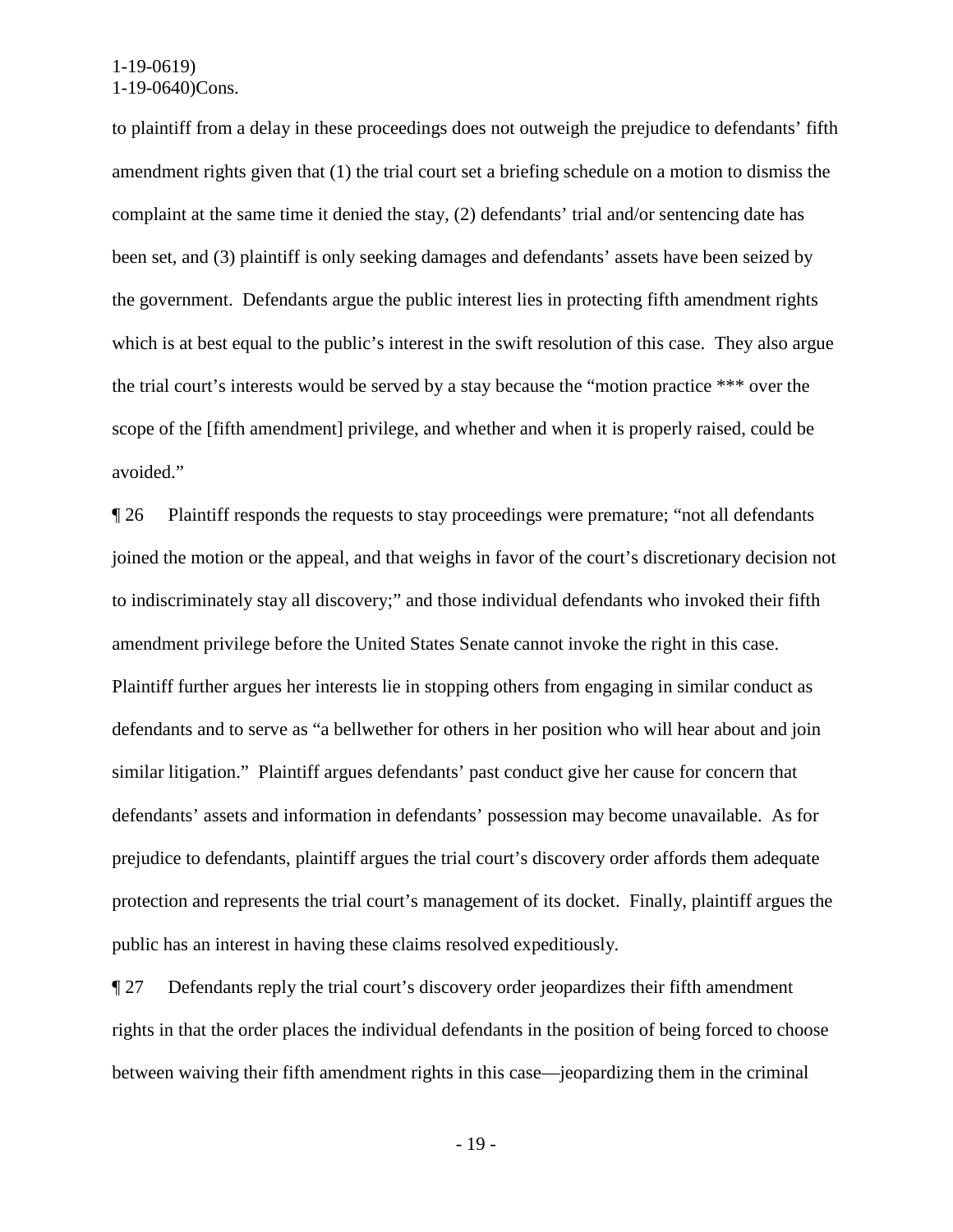cases—and exercising their fifth amendment rights in this case—causing them to potentially face adverse inferences in the civil case. Defendants also argue the provision in the order allowing individual defendants to invoke the fifth amendment and later to amend their responses does not protect them from adverse consequences including the use of negative inferences from their silence and their inability to answer a motion by plaintiff for summary judgment. The Medalist Defendants specifically argue that "the Fifth Amendment can (and will) be invoked in response to interrogatories and requests for admission, to anything other than sheer production of documents, and to requests for corporate documents where production would be testimonial." The Medalist Defendants further argue their request to stay was not premature because plaintiff has requested discovery for proceedings on motions to dismiss the complaint and the fact some defendants are not parties to this particular issue has no bearing on the propriety of the request to stay the proceedings. They also argue the fact some defendants invoked their fifth amendment rights in Senate proceedings does not undermine—but actually supports—their exercise of that right in this case because "consistent invocation of the Fifth Amendment is required to avoid waiving the privilege." (Emphasis omitted.)

¶ 28 After an examination of the factors courts consider to determine whether to stay civil proceedings (*supra* ¶ 25; *Kovack*, 326 Ill. App. 3d at 1136) we find the trial court abused its discretion in failing to grant a stay as to the individual defendants. Plaintiff offers no tenable argument in opposition to a stay as to the individual defendants. First, plaintiff's reliance on *In re Anicom Inc. Securities Litigation*, 00 C 4391, 2002 WL 31496212, at \*2 (N.D. Ill. Nov. 8, 2002), for the proposition that defendants who invoked their fifth amendment rights in Senate proceedings may not do so here is misplaced. In *Anicom*, the court found that the defendants had already invoked the fifth amendment privilege "in this litigation during discovery and before the

- 20 -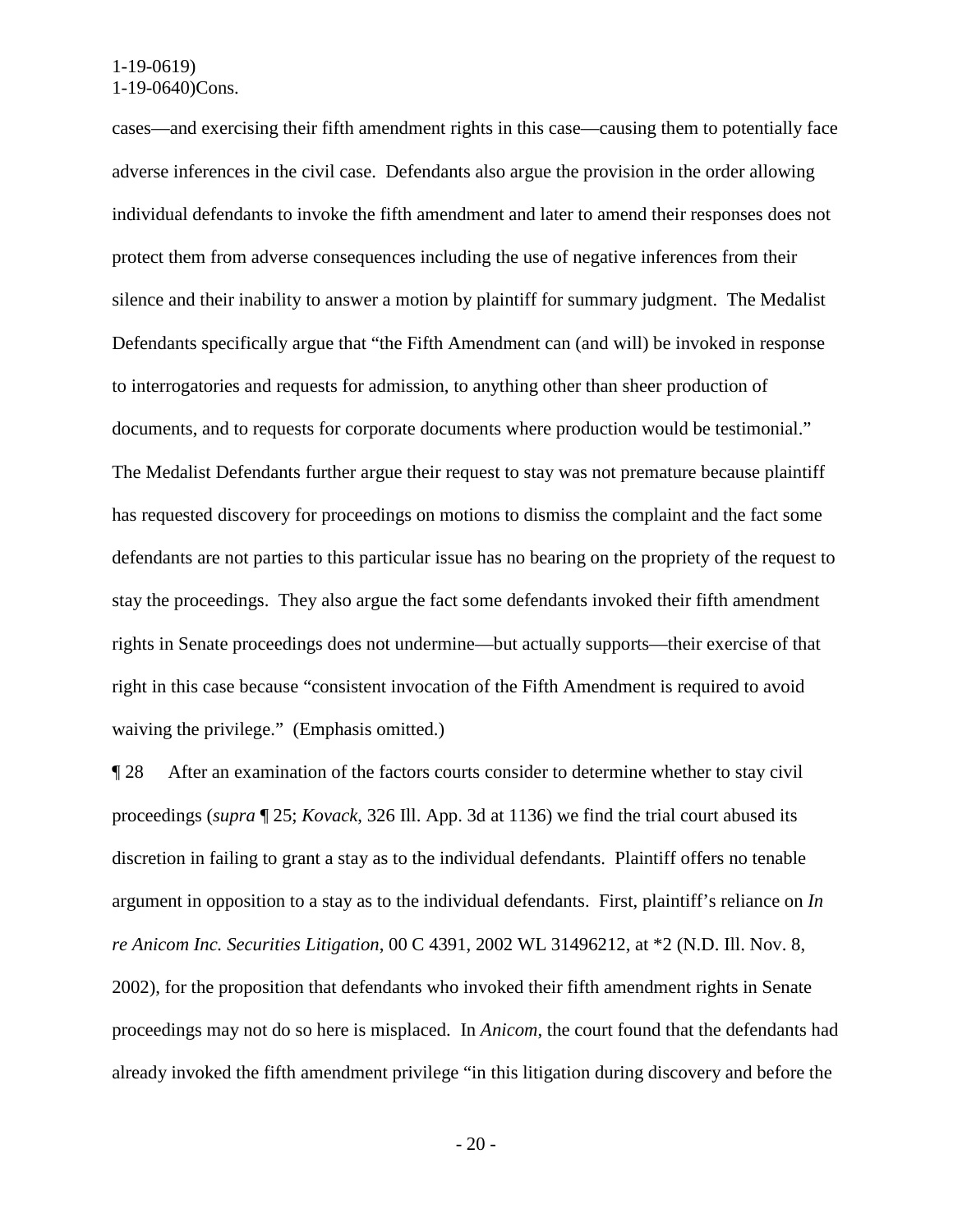Securities and Exchange Commission. Thus, it is disingenuous for [the defendants] to now argue that they will be prejudiced for exercising a right that they have repeatedly invoked in the past." *Id*. (citing *U.S. v. Private Sanitation Industry Ass'n of Nassau/Suffolk, Inc.*, 811 F. Supp. 802, 807 (E.D. New York October 20, 1992)). In both *Anicom* and *Private Sanitation*, the court expressed doubt as to whether the defendants in those cases would suffer the purported prejudice they claimed from exercising their fifth amendment privilege. In *Anicom*, the court found that the defendants "face the dilemma of invoking their Fifth Amendment right against selfincrimination or risk a negative inference for invoking such right in the instant civil case. However, because no indictment has been returned, no Fifth Amendment privilege is threatened." The court also noted that the burden on the defendant from other witnesses' exercise of their fifth amendment privilege was equally shared by the plaintiff "because it is not clear which party, if either, would benefit from such testimony." *Id*. at \*2. In *Private Sanitation*, the court found that "the record belies the fact that [the defendant] will even be prejudiced should he be compelled to invoke the privilege in opposition to the government's motion." *Private Sanitation*, 811 F. Supp. at 807. In questioning whether the defendant would suffer any prejudice at all, the *Private Sanitation* court noted that the defendant "has continually invoked the Fifth Amendment privilege in responding to the government's interrogatories in this case and in answering questions during his deposition in an earlier proceeding," thus, "it is disingenuous for [the defendant] to now argue that he will be prejudiced by exercising the privilege which he has repeatedly invoked in the past." In this case, plaintiff has raised no serious question that individual defendants will not suffer some prejudice should this case continue and defendants are forced to choose between waiving their fifth amendment privilege or invoking the privilege and facing the potential adverse consequences of doing so. As will be explained below, the factors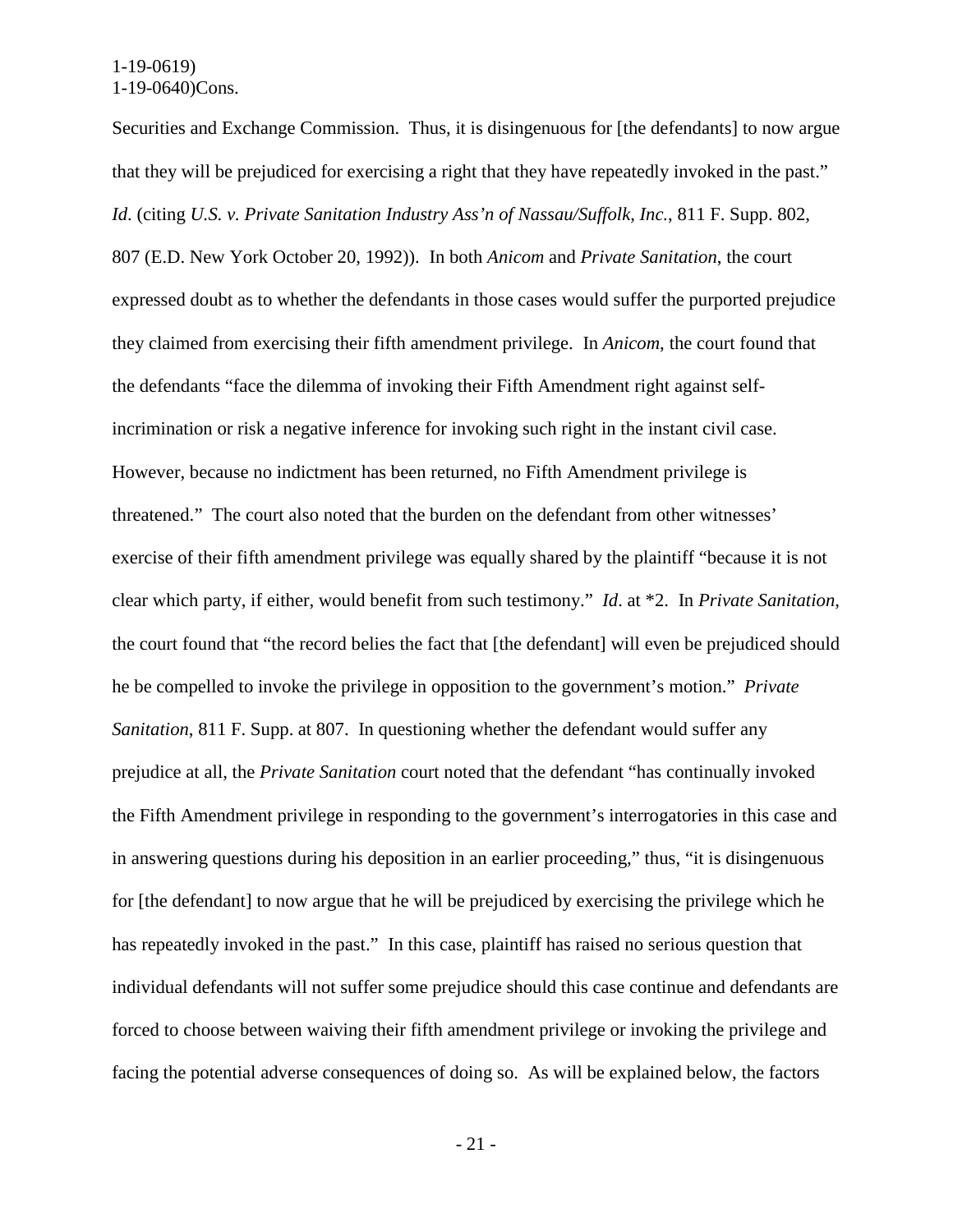courts use to determine the propriety of a stay in these circumstances weigh in favor of staying the proceedings as to the individual defendants; their prosecutions are certain and the similarities between their criminal cases and this case are almost absolute. We do not find defendants' efforts in this regard disingenuous.

¶ 29 Next, plaintiff's arguments regarding the prejudice she will suffer from delaying these proceedings is also not persuasive. In *Kovack*, the court, in addressing the first factor (*supra* ¶ 25), noted "[i]t would be perverse if plaintiffs who claim to be the victims of criminal activity were relegated to receive slower justice than other plaintiffs simply because the behavior they allege is egregious enough to attract the attention of criminal authorities." *Kovack*, 326 Ill. App. 3d at 1136. In that case, however, criminal charges had not yet been filed and the plaintiff asserted that "if the trial court stayed the civil proceedings, Kovack might dissipate his assets, making \*\*\* recovery \*\*\* impossible." *Id*. at 1133. *Kovack* is distinguishable because this case is in a different procedural posture than the civil case in *Kovack*. Here, criminal trial dates have been set for the individual defendants who did not plead guilty and a sentencing date has been set for the individual defendant who did plead guilty. Although there will be a delay for plaintiff in seeking a remedy that delay is not indefinite. The *Kovack* court considered this fact in assessing the convenience to the trial court. See *id*. at 1137 ("Kovack was seeking to delay the civil case indefinitely, with no predictability as to when the case could have returned to the trial court's active docket. This would have burdened the curt's ability to manage its cases.") We find this fact also weighs in favor in granting a stay when considering a plaintiff's interests in an expeditious resolution of the civil case. See *U.S. ex rel. Shank v. Lewis Enterprises, Inc.*, 2006 WL 1064072,  $*4$  (S.D. Ill. April 21, 2006) (discussing "the interests of the plaintiffs in proceeding expeditiously with this litigation and the potential prejudice to plaintiffs of a delay"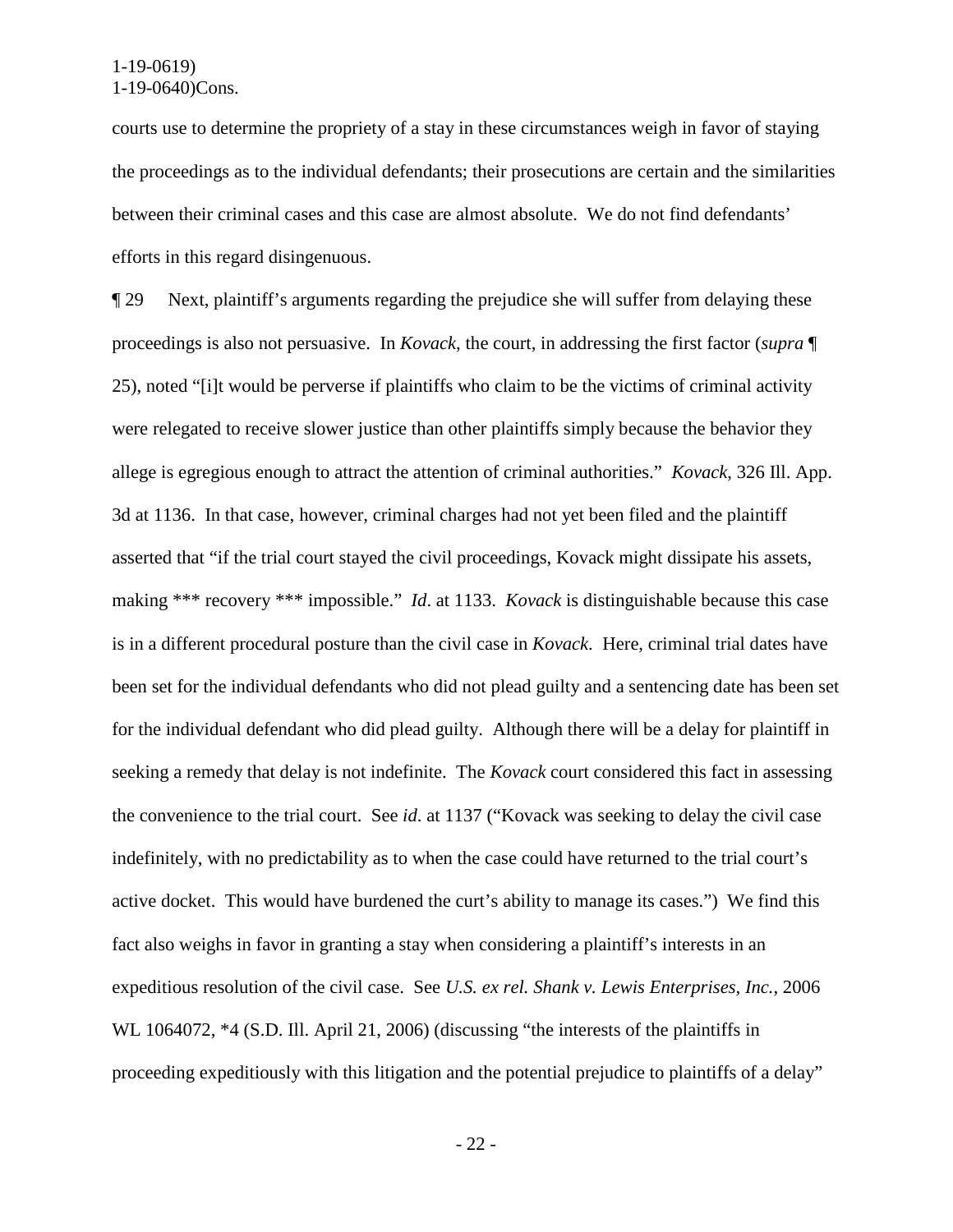and noting the "concern about the indefinite nature of a potential stay in this matter is very real."). We also find that consideration of any prejudice to plaintiff's ability to recover from not proceeding at this time weighs in favor of a stay. Here, unlike in *Kovack*, defendants' assets have been seized or forfeited. Despite plaintiff's undefined concerns about a diminishing ability to recover from defendants we do not find plaintiff will be severely prejudiced in this regard by the issuance of a stay.

¶ 30 We also find that defendants' interests weigh in favor of grating the stay. The *Kovack* court noted that "[w]hen issues in a criminal matter significantly overlap with those in civil proceedings, self-incrimination is more likely." *Kovack*, 326 Ill. App. 3d at 1136-37. Nonetheless, the court held that if and when Kovack invoked his fifth amendment privilege in the civil proceeding "that limitation, though significant, will not bar him from taking the stand and asserting his fifth amendment rights as needed, while presenting a vigorous defense through cross-examination and other means available to him." *Id*. The court's decision in *Kovack* suggests the court found the trial court did not abuse its discretion in finding this factor weighed against granting a stay in the circumstances of that case. See *id*. at 1134. In this case, we find it would be an abuse of discretion to weigh this factor against granting a stay. In *Securities and Exchange Comm'n v. Dresser Industries, Inc.*, 628 F.2d 1368, 1375-76 (D.C. Cir. 1980), cited in *Kafka & Sons Building and Supply Co., Inc.*, the court stated that other than in circumstances not present here "the strongest case for deferring civil proceedings until after completion of criminal proceedings is where a party under indictment for a serious offense is required to defend a civil or administrative action involving the same matter." *Securities and Exchange Comm'n*, 628 F.2d at 1376.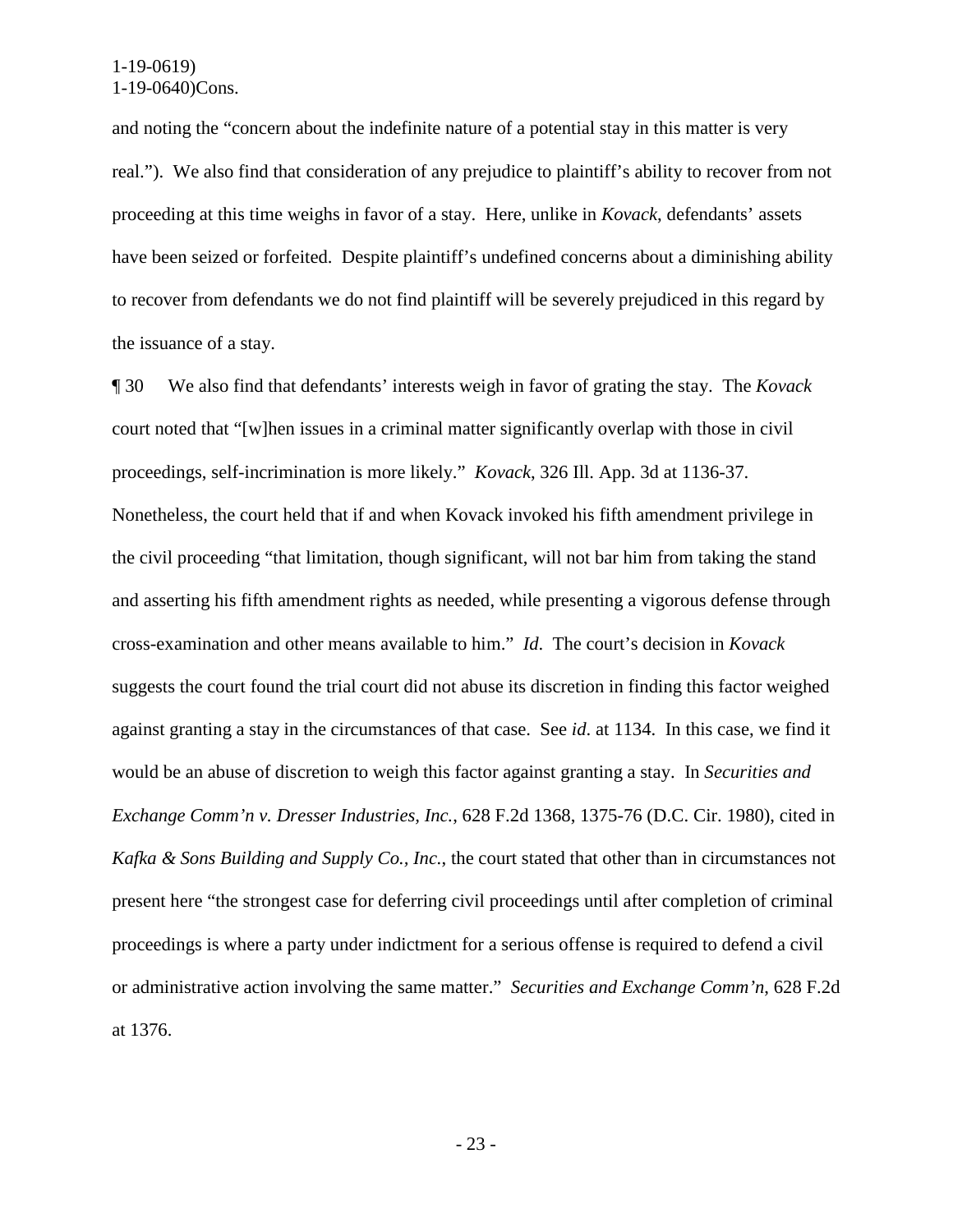¶ 31 In this case, defendants' wrongdoing is not ongoing, in light of the virtual equivalence of the civil and criminal proceedings the individual defendants' fifth amendment concerns are significant and not speculative, and no appreciable amount of discovery has yet taken place. *Cf. CMB Export, LLC v. Atteberry*, 2014 WL 4099721, \*4 (comparing the plaintiffs' interests and the defendants' interests and finding that because of the ongoing nature of the defendants' misconduct "to impose a stay because of a criminal investigation that may ripen into future proceedings would unfairly prejudice [the plaintiff]," while the fact that "no criminal charges [had] been filed" made the defendants' fifth amendment concerns "speculative in nature, scope, and timing" such that the potential burden to the defendants was "significantly outweighed by the actual burden facing" the plaintiffs); *Doe v. City of Chicago*, 360 F. Supp. 2d 880, 881 (N.D. Ill. January 18, 2005) (finding facts weigh in favor of granting a stay in the civil case where the criminal charges pertain to the same time period and same general set of allegations as the civil case and the same subject matter is involved in both proceedings); *Admiral Insurance Co. v. Federal Security, Inc.*, 1997 WL 695727, \*3 (N.D. Ill. November 4, 1997) (citing prior finding that "[b]ecause these defendants waited so long into the discovery period to assert their desire to stay discovery we felt they had, under the facts of this particular case, prejudiced the equitable considerations which might ordinarily weigh in their favor").

¶ 32 We also find that the interests of the court, nonparties, and the public weigh in favor of granting the stay. In considering this factor, the *Kovack* court found that "[c]ourts have indicated that an announced charge against a defendant weighs heavily in the defendant's favor in deciding whether to stay civil proceedings." *Kovack*, 326 Ill. App. 3d at 1137. Here, unlike in *Kovack*, the individual defendants have been criminally charged and, moreover, trial and sentencing dates have been set; thus, unlike *Kovack*, there is not a concern that it is not clear how long the civil

- 24 -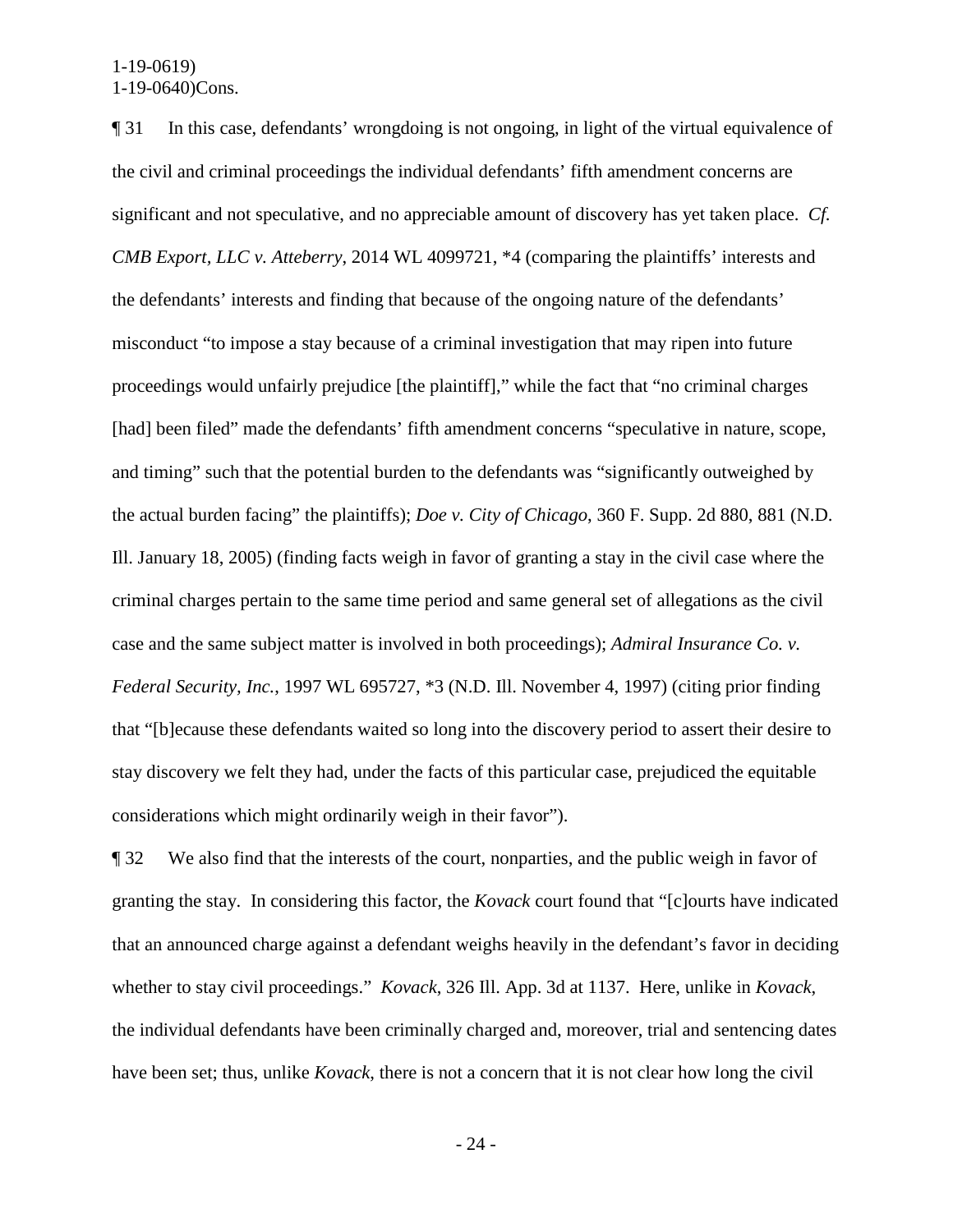proceedings would have to be stayed and the burden on the trial court's ability to manage its cases is lessened. *Cf*. *id*. Finally, we find that the interests of any potential victims of defendants' alleged and admitted misconduct who might come forward and the public's interest in a swift resolution of the civil proceedings does not outweigh the interests in protecting defendants' fifth amendment rights. "The right against self-incrimination is one of the most fundamental rights under the Constitution of the United States." *CHB Uptown Properties, LLC*, 378 Ill. App. 3d at 108. Denying individual defendants' requests for a stay, where in this case their fifth amendment rights would be unduly burdened by proceeding with the civil action, would be an abuse of discretion.

¶ 33 The trial court attempted to protect the individual defendants' fifth amendment rights by permitting them to invoke their fifth amendment privilege and later to amend their responses to discovery after their criminal proceedings ended. Nonetheless, we find the means the trial court employed to do so were inappropriate. The trial court's order forces individual defendants who have been indicted to invoke their fifth amendment rights in discovery and expose themselves to the adverse consequences of doing so. See, *e.g.*, *Anderson v. City of Rockford*, 2018 WL 2332066, \*17 (N.D. Ill. May 23, 2018). Although "it is not unconstitutional to force a party to choose between his Fifth Amendment Rights and risking adverse inferences in a civil action, the risk of impairing a party's Fifth Amendment rights is rather severe, especially in circumstances where the issues in the civil and criminal proceedings are nearly identical. [Citation.] Consequently, courts have found that the strongest case for granting a stay is where a party under criminal investigation is required to defend a civil proceeding involving the same subject matter. [Citation.] Here, these burdens are brought to bear on the indicted individual defendants \*\*\* and their circumstances are persuasive in favor of a stay of the civil proceedings." *United States v.*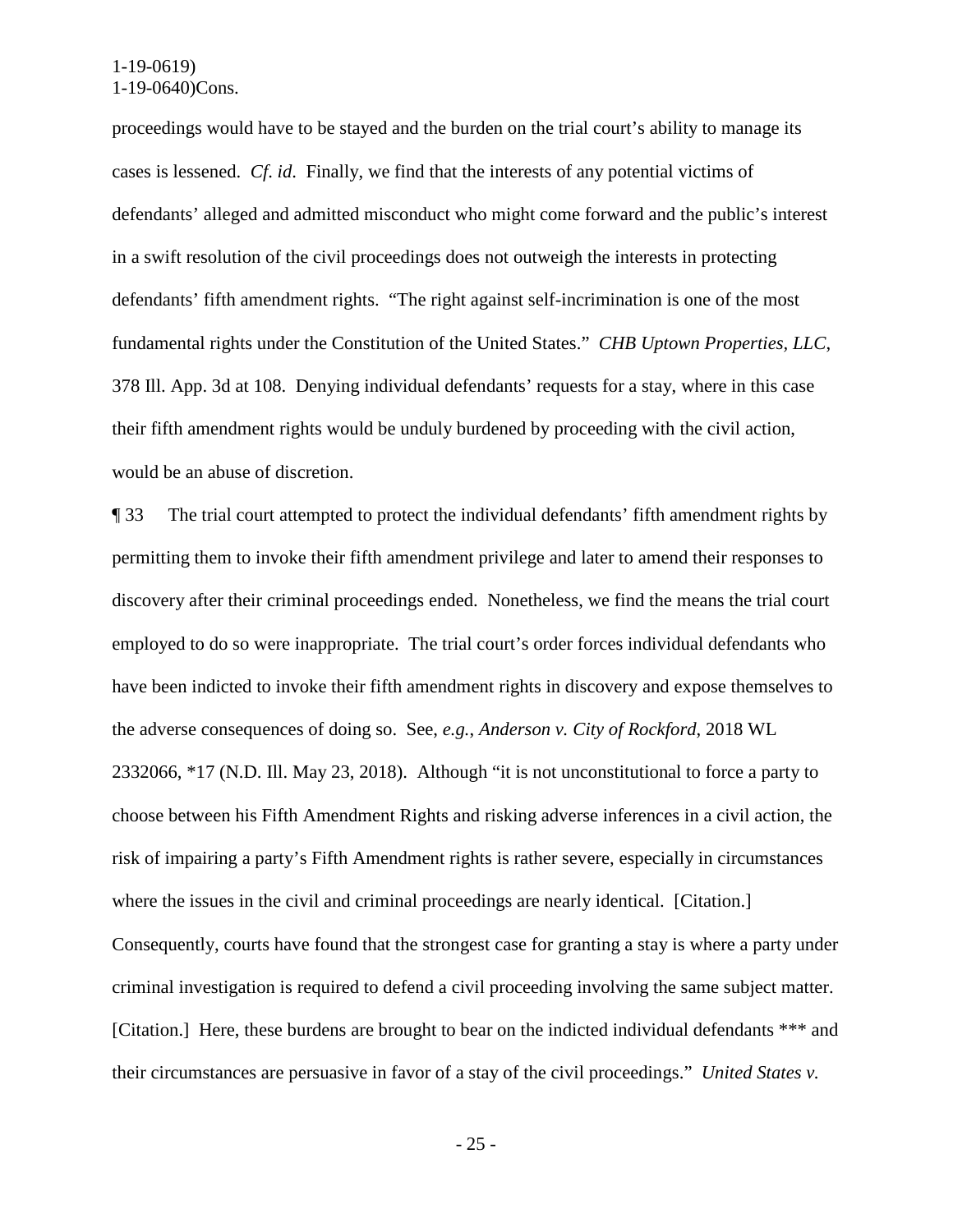*All Meat & Poultry Products*, No. 02 C 5145, 2003 WL 22284318, at \*4 (N.D. Ill. Oct. 3, 2003). We hold that, rather than allowing discovery to proceed with leave to individual defendants to amend their discovery responses should they invoke their fifth amendment privilege, the case against the individual defendants who have been indicted should be stayed.

¶ 34 We turn next to the issue of whether plaintiff's case against the corporate defendants should also be stayed. Defendants argue the trial court should have granted the stay in full—that is, as to the individual defendants and the corporate defendants—because the prejudice to the individual defendants is not mitigated by the corporate form of certain defendants. This, they argue, is so, because the corporate defendants must rely on the individual defendants to answer discovery requests and therefore the corporate defendants "face the same impediments" as the individual defendants. Defendants argue that only the individual defendants are available to respond to discovery requests upon the corporate defendants and those individual defendants cannot do so without imperiling self-incrimination or adverse inferences from their refusal to answer.

¶ 35 Defendants argue the individual defendants can still invoke their fifth amendment rights in responding to discovery requests in their corporate capacity. Defendants rely on *City of Chicago v. Reliable Truck Parts Co., Inc.*, 768 F. Supp. 642, 646 (N.D. Ill. June 14, 1991), which recognizes that the fact the corporation cannot assert a fifth amendment privilege does not "bar its officers and employees from doing so where the information sought is within their knowledge *and is testimonial*, rather than documentary and corporate, in nature." (Emphasis added.) *Reliable Truck Parts Co., Inc.*, 768 F. Supp. at 646. The *Reliable* court held the lower court could not compel a corporate defendant with no fifth amendment privilege against selfincrimination to testify as to information in the possession of individual defendants—all

- 26 -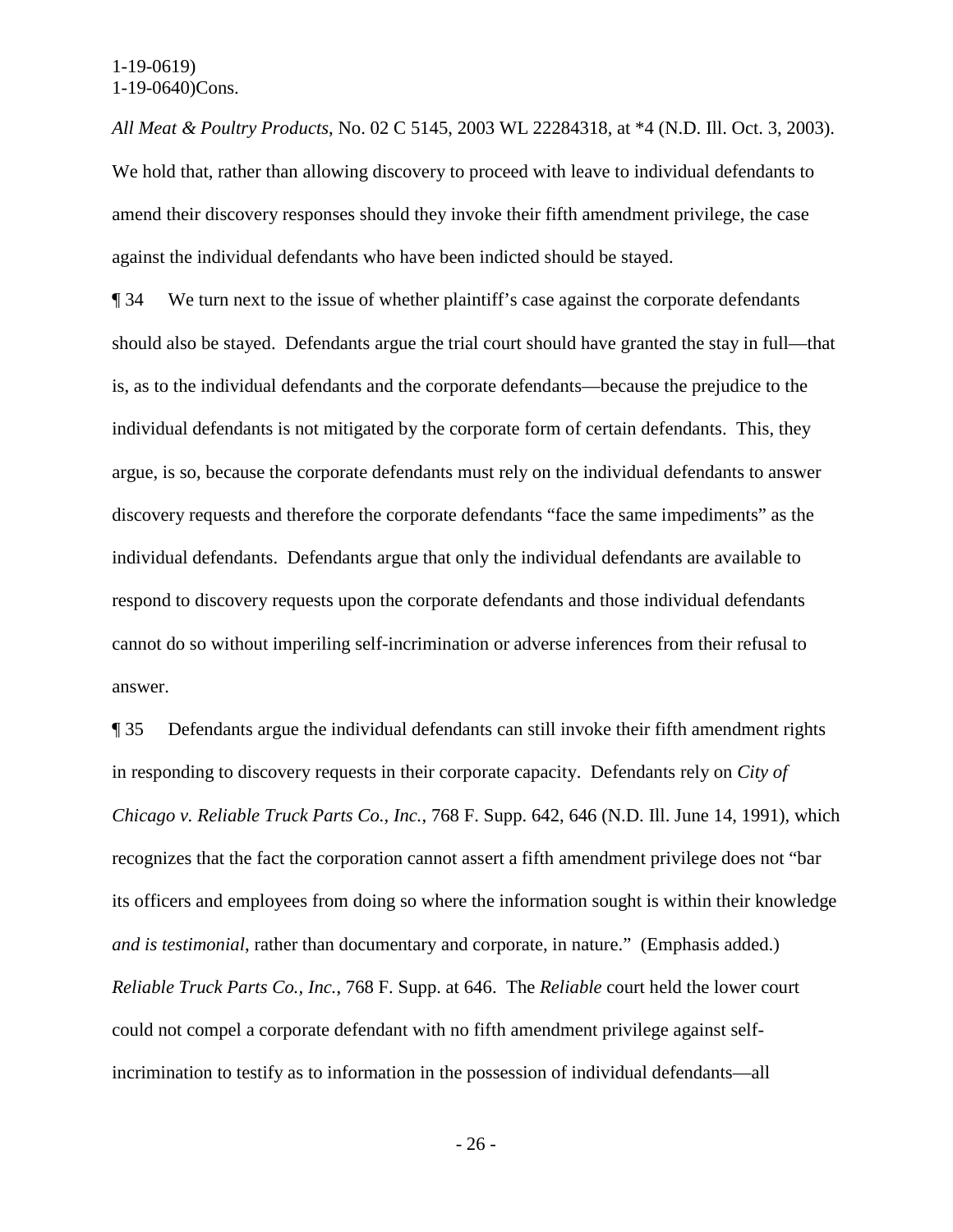$\overline{a}$ 

corporate officers and employees—who had exercised their fifth amendment privilege because the court cannot compel those individual defendants to respond to inquiries by the corporation (in that case, an outsider designated to testify on the corporation's behalf) "where the information sought is within their knowledge and is testimonial, rather than documentary and corporate in nature." *Id*. at 646-47. *Reliable* does not stand for the proposition that in such instances a stay as to both the individual and corporate defendants should issue.<sup>[1](#page-26-0)</sup> Instead, as further explained below, the question as to the propriety of proceeding with discovery against a corporate defendant in the face of the exercise of fifth amendment privilege by its corporate officers is whether "the information sought is \*\*\* testimonial, rather than documentary and corporate, in nature." See *id*. at 646.

¶ 36 Defendants also cite *U.S. v. All Meat and Poultry Products Stored at Lagrou Cold Storage 2102 West Pershing Road, Chicago, Illinois. et al.*, 2003 WL 22284318, \*4, which held that where the defendants included indicted individuals, unindicted individuals, and indicted corporate entities, and "the indicted individual defendants appear to be the central figures in both the civil and criminal proceedings, courts have determined that the better course is to enter a stay as to all defendants." *Lagrou*, 2003 WL 22284318, \*4. However, that the *Lagrou* court chose that course does not shed any light on whether the trial court in this case abused its discretion in following a different path. We note again that "[a]n abuse of discretion occurs when 'the ruling is arbitrary, fanciful, or unreasonable, or when no reasonable person would take the same view.'

<span id="page-26-0"></span><sup>1</sup> On the contrary, the *Reliable* court's order suggests a stay should *not* issue. In *Reliable*, the court held the plaintiff may wish to depose the individual defendants "even if only to confirm for the record the scope of the privilege the individual defendants intend to assert, rather than rely upon the representations of [the corporation's] counsel." *Reliable Truck Parts Co., Inc.*, 768 F. Supp at 647. The court further held that "Should the individual defendants refuse to respond to questions propounded in the course of such a deposition, however, the City may make full use of the negative inference of their silence at trial as it relates to the liability of both the individual defendants themselves and Reliable, which has been rendered unable to provide the City with further discovery as a result." *Id*. at 647.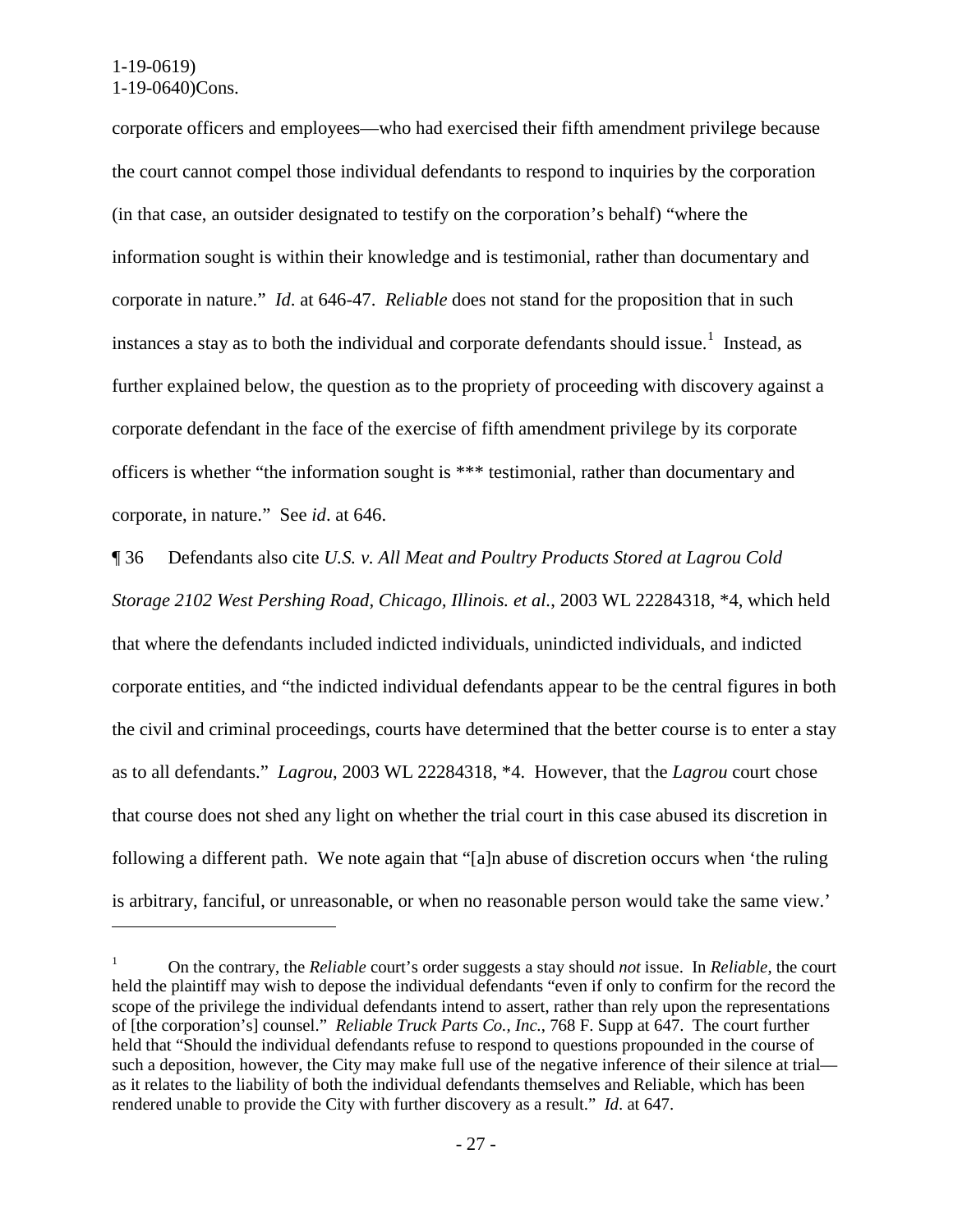[Citation.]" *Pasamba*, 2014 IL App (1st) 133551, ¶ 37. "Under the abuse of discretion standard, the question is not whether this court might have decided the issue differently, but whether any reasonable person could have taken the position adopted by the trial court." *In re Marriage of Samardzija*, 365 Ill. App. 3d 702, 708 (2006). For the reasons discussed below, we hold discovery may proceed against corporate defendants without offending the fifth amendment. Therefore, we cannot say that no reasonable person would take the view that a stay for purposes of protecting defendants' fifth amendment rights was not warranted as to corporate defendants. ¶ 37 For guidance on the propriety of a stay as to the corporate defendants we turn first to the decision of the United States Supreme Court in *Braswell v. U.S.*, 487 U.S. 99 (1988). In that case, the petitioner sought to resist a subpoena for corporate records on the ground the act of production would incriminate him. *Braswell*, 487 U.S. at 101. The Court first noted that corporations are not protected by the fifth amendment. *Braswell*, 487 U.S. at 102. After reviewing the development of the "collective entity rule" (see *id*. at 104-08), the Court held that whether a subpoena is directed to a corporation or an individual in his or her capacity as a custodian of corporate records, the subpoena cannot be opposed on fifth amendment grounds. *Id.* at 108-09. The petitioner argued those cases held only that the contents of corporate records "are not private and therefore are not protected by the Fifth Amendment" (*id*. at 109) but the act of producing those records may be protected and the privilege may be available "without regard to the entity whose records are being sought" (*id*.). The court rejected that argument holding as follows:

> "[T]he Court has consistently recognized that the custodian of corporate or entity records holds those documents in a representative rather than a personal capacity. Artificial entities such as corporations may act only through their agents,

> > - 28 -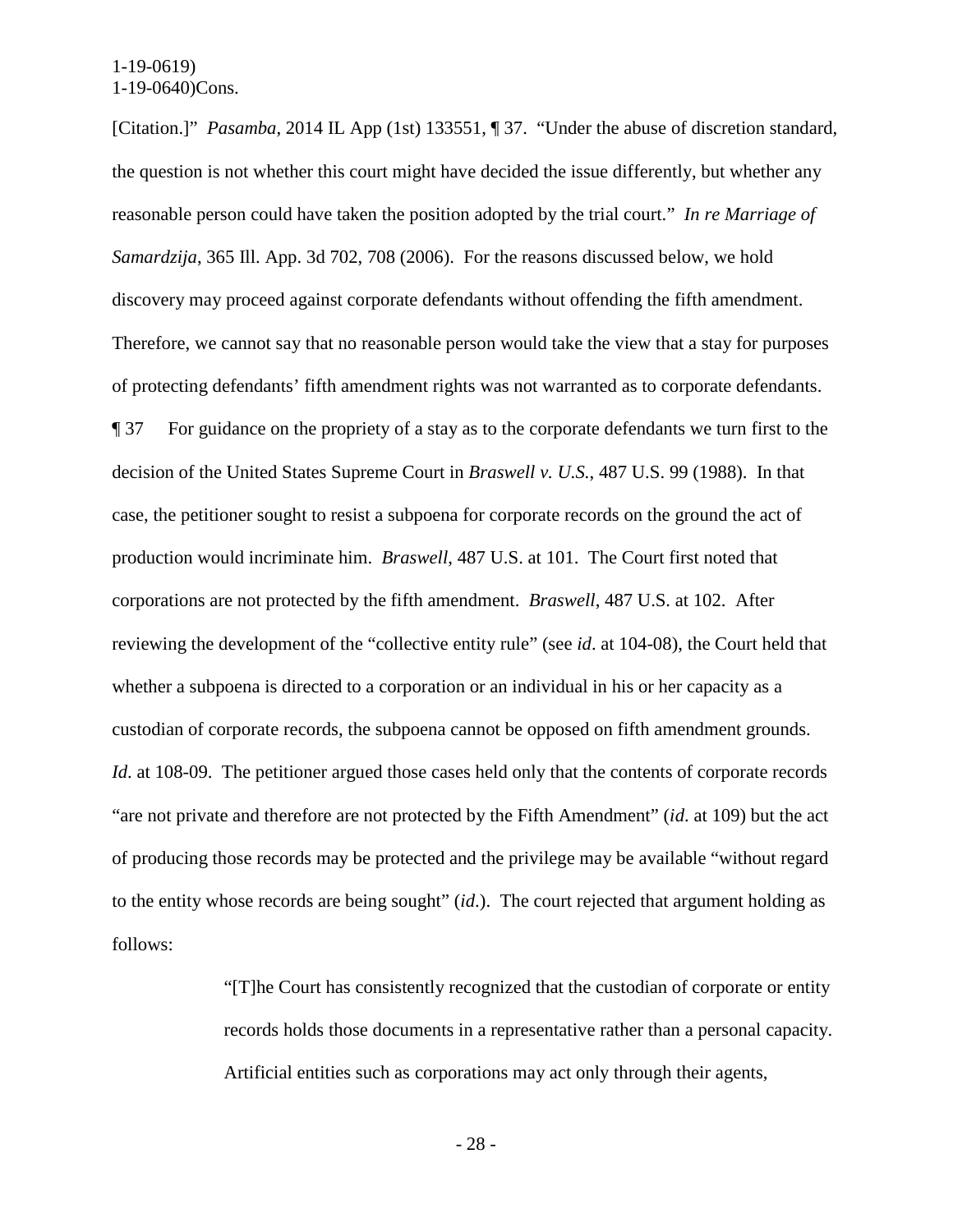[citation], and a custodian's assumption of his representative capacity leads to certain obligations, including the duty to produce corporate records on proper demand by the Government. Under those circumstances, the custodian's act of production is not deemed a personal act, but rather an act of the corporation. Any claim of Fifth Amendment privilege asserted by the agent would be tantamount to a claim of privilege by the corporation—which of course possesses no such privilege." *Braswell v. United States*, 487 U.S. 99, 109-10 (1988).

¶ 38 The petitioner also argued that because the Court "recognizes that the act of production is potentially testimonial, such an act may not be compelled if it would tend to incriminate the representative personally." *Id*. at 113-14. The Court rejected that argument as well. The Court recognized that its precedent shows that the Court "understood the testimonial nature of the act of production." *Id*. at 114. Regardless, that precedent "apparently did not note any selfincrimination problem [with the testimonial significance of the act of production] because of the undertaking by the custodian with respect to the documents." *Id*. (quoting *Fisher v. U.S.*, 425 U.S. 391, 430 n9 (Brennan, J., concurring)).

¶ 39 In *Fisher*, the Court addressed the "proposition that the Fifth Amendment prevents compelled production of documents over objection that such production might incriminate." *Fisher*, 425 U.S. at 406. The Court held "the Fifth Amendment does not independently proscribe the compelled production of every sort of incriminating evidence but applies only when the accused is compelled to make a Testimonial Communication that is incriminating." *Id*. at 408. The Court turned to the question of "what, if any, incriminating testimony within the Fifth Amendment's protection, is compelled by a documentary summons." *Id*. at 409. In *Fisher*, a

- 29 -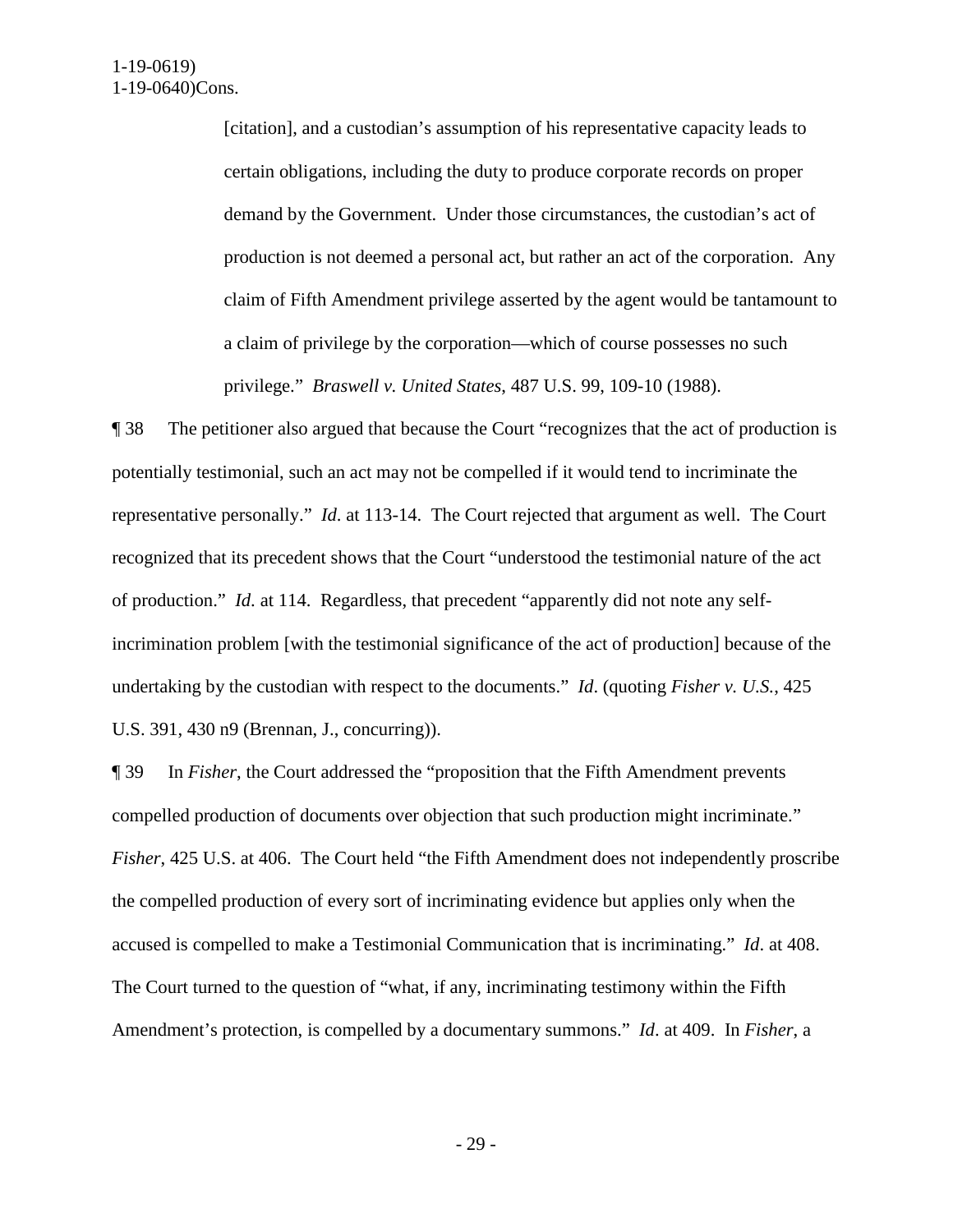case involving documents a taxpayer had turned over to his attorney for purposes of obtaining legal advice, the Court answered that question as follows:

> "The act of producing evidence in response to a subpoena nevertheless has communicative aspects of its own, wholly aside from the contents of the papers produced. Compliance with the subpoena tacitly concedes the existence of the papers demanded and their possession or control by the taxpayer. *It also would indicate the taxpayer's belief that the papers are those described in the subpoena.* [Citation.] The elements of compulsion are clearly present, but the more difficult issues are whether the tacit averments of the taxpayer are both 'testimonial' and 'incriminating' for purposes of applying the Fifth Amendment. These questions perhaps do not lend themselves to categorical answers; their resolution may instead depend on the facts and circumstances of particular cases or classes thereof." (Emphasis added.) *Id*. at 410. (citing *Curcio v. United States*, 354 U.S. 118, 125 (1957)).

The Court held that in the case before it "the act of producing \*\*\* would not itself involve testimonial self-incrimination." *Id*.

¶ 40 We believe the holding in *Braswell* is limited to the production requested in that case and that *Fisher*, upon which *Braswell* is based, potentially affords greater protection to a corporate employee responding to a request for corporate documents. We hold that under *Fisher* a request for documents may require a testimonial response by a custodian of corporate records or corporate employee and therefore is potentially subject to fifth amendment protection. See *In re Two Grand Jury Subpoenae Duces Tecum*, 769 F.2d 52, 57 (1985). In *In re Two Grand Jury Subpoenae Duces Tecum*, the United States Court of Appeals for the Second Circuit held:

- 30 -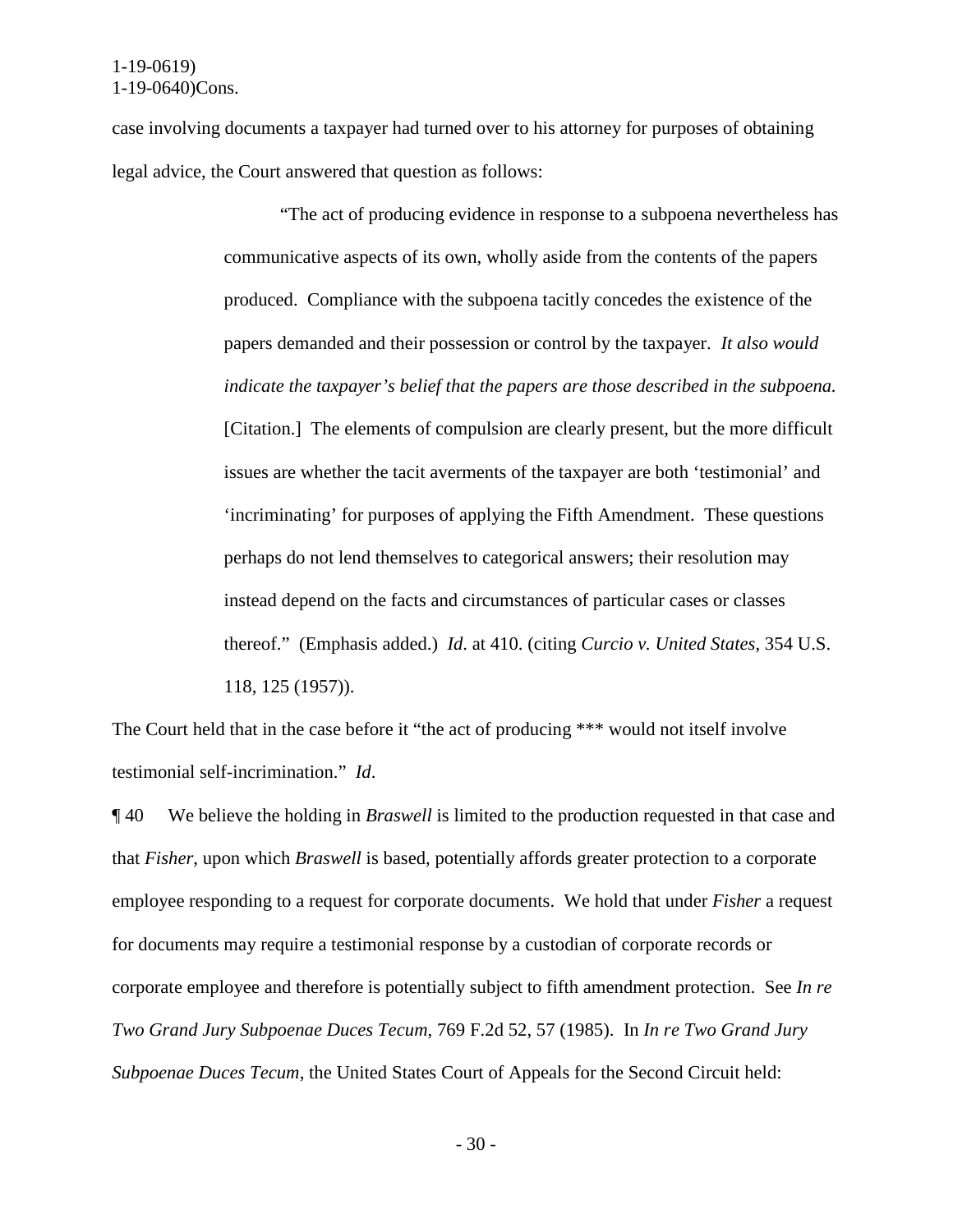"When a corporation is asked to produce records, some individual, of course, must act on the corporation's behalf. Usually this will not create any selfincrimination problem, for an employee who produces his corporation's records 'would not be attesting to his personal possession of them but to their existence and possession by the corporation.' [Citation.] Yet even if the situation is unusual and a corporation's custodian of records would incriminate himself if he were to act to produce the company's records, this still does not relieve the corporation of its continuing obligation to produce the subpoenaed documents. [Citation.] In such a situation the corporation must appoint some other employee to produce the records, and if no existing employee could produce records without incriminating himself by such an act, then the corporation may be required to produce the records by supplying an entirely new agent who has no previous connection with the corporation that might place him in a position where his testimonial act of production would be self-incriminating. [Citation.] There simply is no situation in which the fifth amendment would prevent a corporation from producing corporate records, for the corporation itself has no fifth amendment privilege." *Id*.

See also *World Music v. Arrow Vending, Inc.*, 675 F. Supp. 1131, 1132 (N.D. Ill. 1988). In *World Music v. Arrow Vending, Inc.*, the federal district court for the Northern District of Illinois wrote:

> "Although the Seventh Circuit has not yet passed on the precise issue presented by this motion, little doubt exists that the position taken by other circuit courts addressing this question will be adopted. See *In re Grand Jury No. 86–3*

> > - 31 -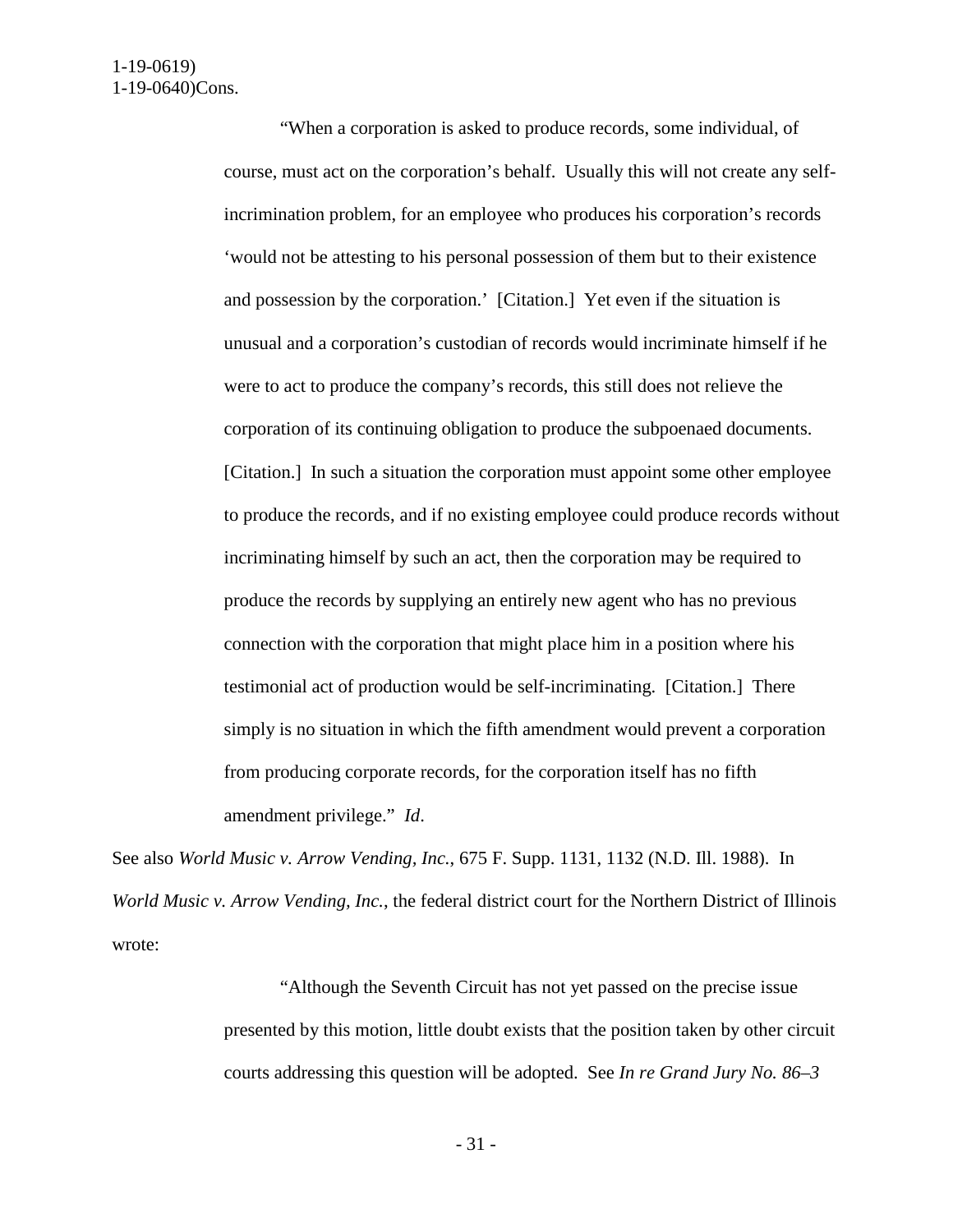*(Will Roberts Corp.)*, 816 F.2d 569, 572-73 (11th Cir.1987) (collecting authority). Producing documents may in some circumstances constitute personal testimony 'conceding the document's existence, their possession or control, or the fact that the one producing them believes them to be documents described in the subpoena.' *In re Two Grand Jury Subpoenae Duces Tecum*, 769 F.2d at 57. The Fifth Amendment, however, protects a person only from incriminating himself by his own compelled testimonial communications and not from being incriminated by the testimonial act of a third party such as a corporation which produces requested information. *Id*. In rare situations where a corporation's custodian of records would incriminate himself by producing the company's records, the corporation must appoint some other employee or agent to produce the documents. *Id*. Simply put, no situation could exist which would prevent a corporation from producing corporate records as the corporation itself possesses no Fifth Amendment privilege." *Id*.

¶ 41 The question for purposes of determining whether a response would be testimonial is not simply whether the production would implicitly admit the existence and possession of the documents. *Id*. at 411-12 ("This Court has also time and again allowed subpoenas against the custodian of corporate documents or those belonging to other collective entities such as unions and partnerships and those of bankrupt businesses over claims that the documents will incriminate the custodian despite the fact that producing the documents tacitly admits their existence and their location in the hand of their possessor."). Rather, "[a]n examination of the Court's application of [fifth amendment] principles in other cases indicates the Court's recognition that, in order to be testimonial, an accused's communication must itself, explicitly or

- 32 -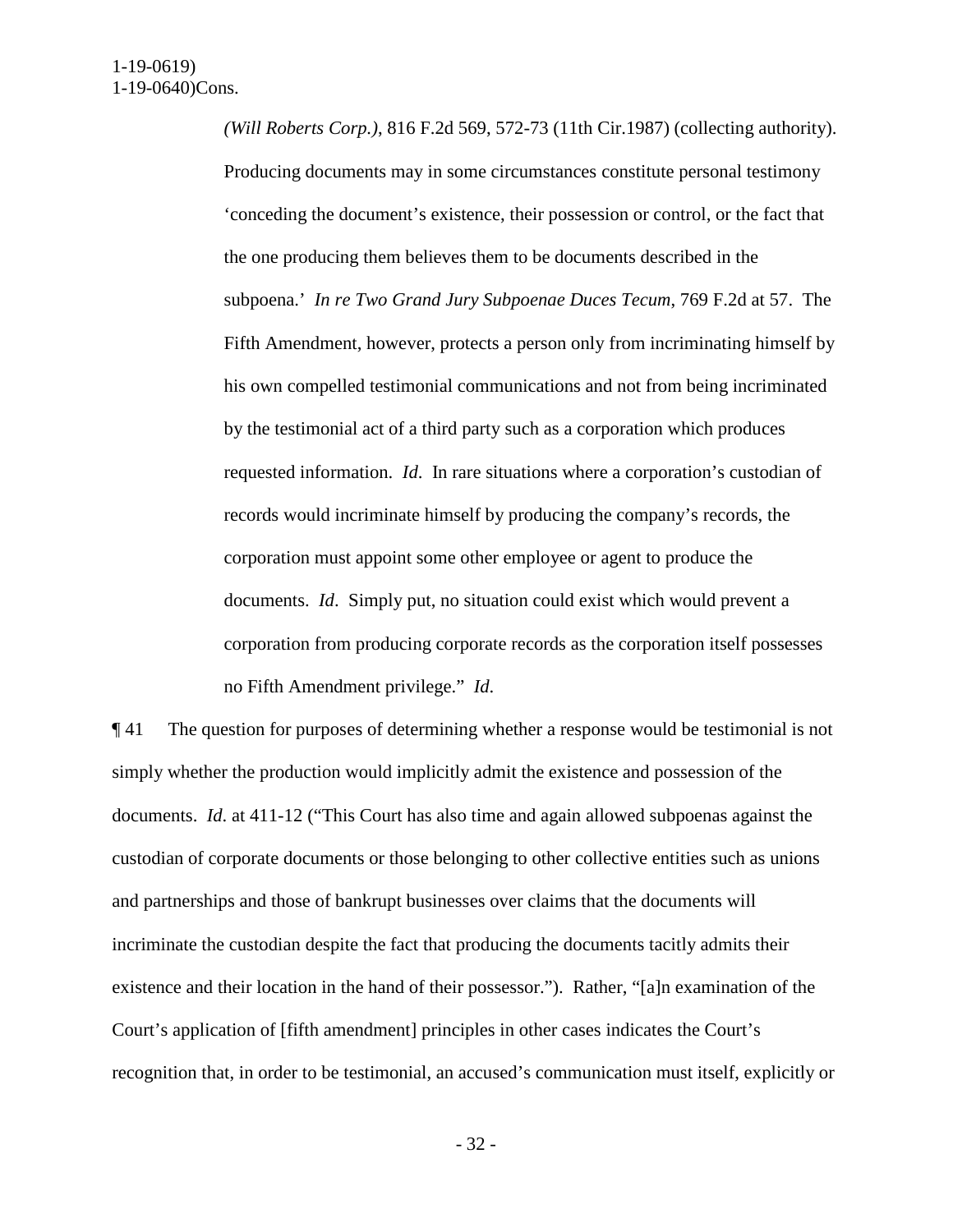implicitly, relate a factual assertion or disclose information. Only then is a person compelled to be a 'witness' against himself." *Doe v. United States*, 487 U.S. 201, 208-10 (1988). The way in which a request for documents is presented can cause a response to a request for documents to be testimonial in itself. See *United States v. Hubbell*, 530 U.S. 27, 41 (2000) ("Given the breadth of the description of the 11 categories of documents called for by the subpoena, the collection and production of the materials demanded was tantamount to answering a series of interrogatories asking a witness to disclose the existence and location of particular documents fitting certain broad descriptions.").

¶ 42 In this case, defendants argue that based on plaintiff's sample discovery requests any response will be testimonial in nature. Defendants argue some of the "sample" document requests are so fraught with implication that responsive production would be testimonial. See *Fisher*, 425 U.S. at 410 (act of producing documents "would indicate \*\*\* belief that the papers are those described"). We agree the potential exists that a response to some of plaintiff's discovery requests as currently phrased, may "explicitly or implicitly[] relate a factual assertion or disclose information," or express the content of the responding party's mind and thus be testimonial. See *Doe*, 487 U.S. at 209-10 and n9, see also *Braswell*, 487 U.S. at 126 (Kennedy, J., dissenting) ("A custodian who is incriminated simply by the contents of the documents he has physically transmitted has not been compelled to disclose his memory or perception or cognition. A custodian who is incriminated by the personal knowledge he communicates in locating and selecting the document demanded in a Government subpoena has been compelled to testify in the most elemental, constitutional sense."). "The difficult question whether a compelled communication is testimonial for purposes of applying the Fifth Amendment often depends on the facts and circumstances of the particular case." *Doe*, 487 U.S. at 214-15 (citing *Fisher*, 425

- 33 -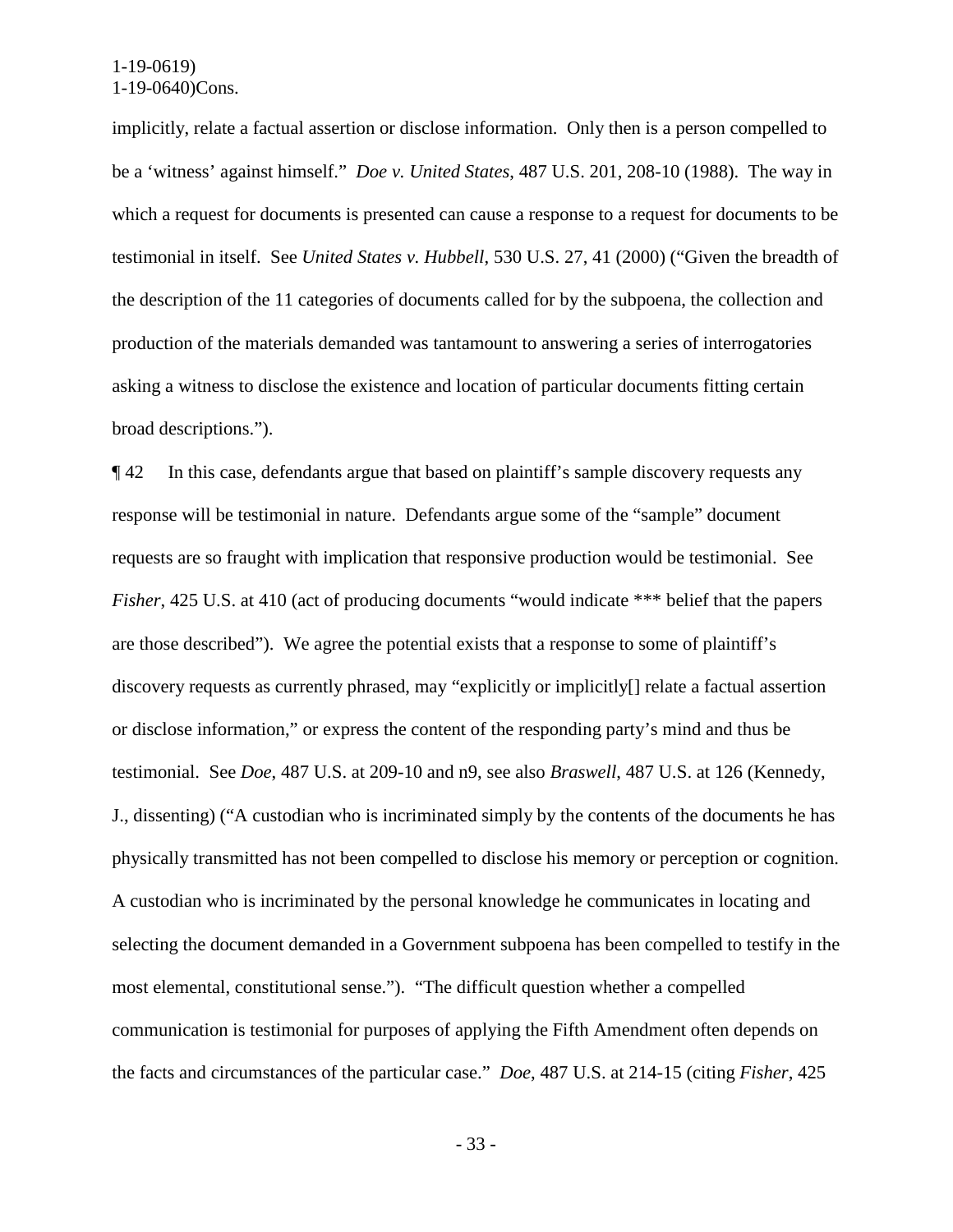U.S., at 410). This question is best answered in the first instance by the trial court. See *U.S. v. Doe*, 465 U.S. 605, 613-14 (1984).

> "To sustain the privilege, it need only be evident from the implications of the question, in the setting in which it is asked, that a responsive answer to the question or an explanation of why it cannot be answered might be dangerous because injurious disclosure could result. The trial judge in appraising the claim 'must be governed as much by his personal perception of the peculiarities of the case as by the facts actually in evidence.' [Citation.]" *Hoffman v. United States*, 341 U.S. 479, 486-87 (1951);

see also *Martin-Trigona v. Gouletas*, 634 F.2d 354, 360 (7th Cir. 1980) ("The witness is not exonerated from answering merely because he declares that in so doing he would incriminate himself[;] his say-so does not of itself establish the hazard of incrimination. It is for the court to say whether his silence is justified.").

¶ 43 Accordingly, for the foregoing reasons Parts 4 and 5 of the trial court's order are affirmed. Parts 1 and 2 of the trial court's order are affirmed in part and reversed in part, and part 3 of the trial court's order is modified as follows:

> (1) the order allowing requests for production and interrogatories for Elizabeth McDougall; depositions of corporate representatives, agents, and employees not named as defendants in this civil matter or criminally indicted in relation to Backpage.com; depositions of fact witnesses and Illinois Supreme Court Rule 213(f)(1) witnesses not named as defendants in this civil matter or criminally indicted in relation to Backpage.com; depositions of defendants Elizabeth McDougall, Joseph Hazley, Charles McFee, and Antonio Rosales; depositions of